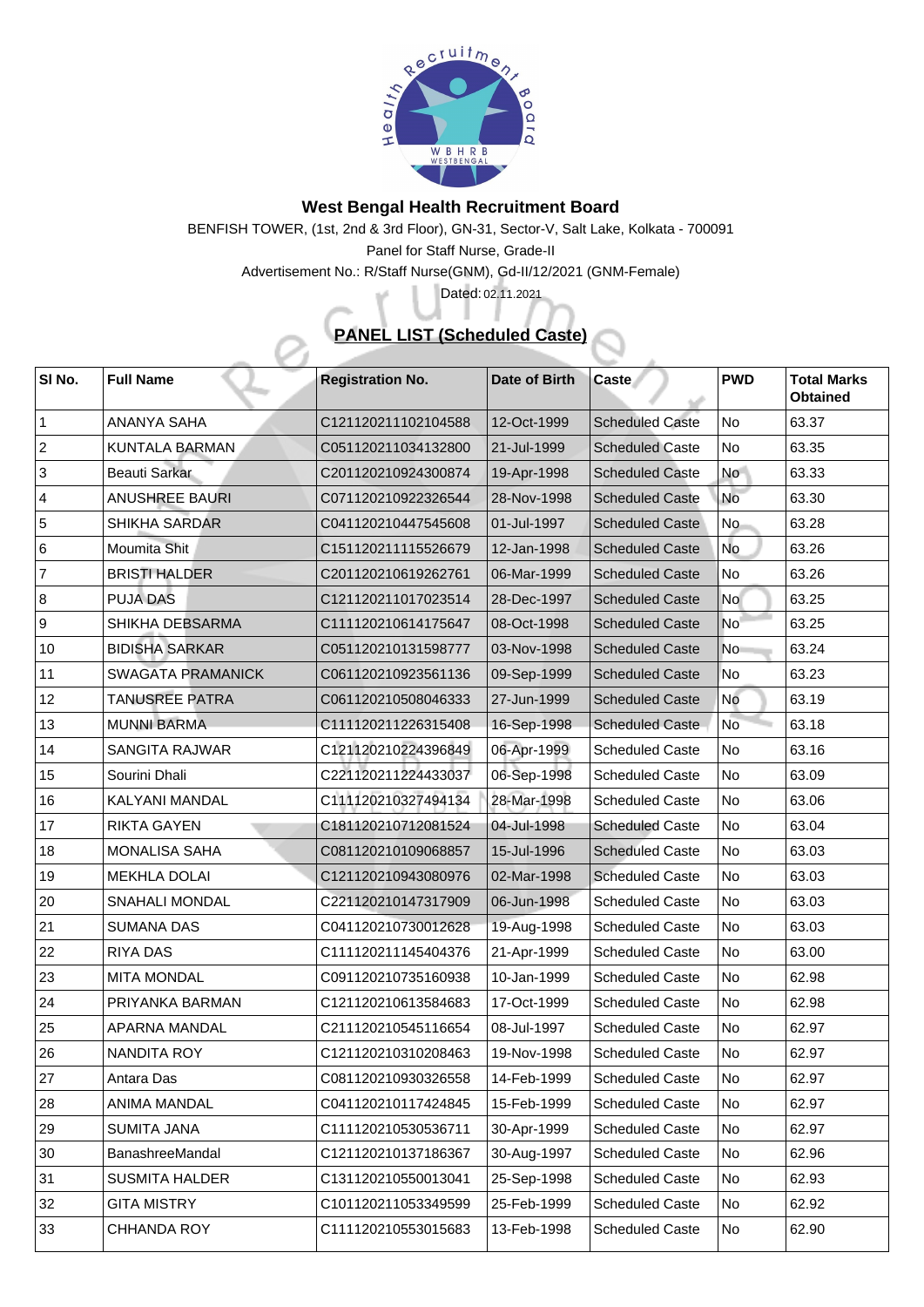| $\vert$ 34   | <b>SANCHITA MANDAL</b> | C051120211147382753 | 26-Feb-1999 | <b>Scheduled Caste</b> | No             | 62.89 |
|--------------|------------------------|---------------------|-------------|------------------------|----------------|-------|
| 35           | <b>DIYA BISWAS</b>     | C101120210256438822 | 13-Jun-1998 | <b>Scheduled Caste</b> | No             | 62.86 |
| 36           | <b>SANGITA DAS</b>     | C121120210152253287 | 30-Sep-1998 | <b>Scheduled Caste</b> | <b>No</b>      | 62.85 |
| 37           | PARAMITA BARMAN        | C121120210709187011 | 01-Apr-1996 | <b>Scheduled Caste</b> | No             | 62.84 |
| 38           | <b>EPSITA MANDAL</b>   | C121120210720022111 | 27-Jun-1998 | <b>Scheduled Caste</b> | <b>No</b>      | 62.81 |
| 39           | <b>MONALISA SAHA</b>   | C121120210211144315 | 12-Dec-1996 | <b>Scheduled Caste</b> | No             | 62.75 |
| 40           | ANINDITA MAHANTA       | C111120211055014780 | 17-Apr-1999 | <b>Scheduled Caste</b> | No             | 62.75 |
| 41           | sweta saha             | C031120210618430281 | 01-Aug-1998 | <b>Scheduled Caste</b> | <b>No</b>      | 62.72 |
| 42           | <b>MOUSUMI SARKAR</b>  | C281120210507214294 | 27-Dec-1998 | <b>Scheduled Caste</b> | <b>No</b>      | 62.72 |
| 43           | Sanchoyeta das         | C041120210148210036 | 21-Jul-1998 | <b>Scheduled Caste</b> | <b>No</b>      | 62.71 |
| 44           | <b>Sushila Das</b>     | C051120210431090824 | 03-Dec-1999 | <b>Scheduled Caste</b> | No             | 62.71 |
| 45           | <b>MISTU DAS</b>       | C161120210653555575 | 31-Dec-1997 | <b>Scheduled Caste</b> | <b>No</b>      | 62.70 |
| 46           | Anamika Biswas         | C051120211112361792 | 25-Mar-1998 | <b>Scheduled Caste</b> | <b>No</b>      | 62.70 |
| 47           | Sangita Natta          | C031120210821455442 | 29-Nov-1999 | <b>Scheduled Caste</b> | <b>No</b>      | 62.69 |
| 48           | <b>NEHA KU HELA</b>    | C121120210557286250 | 09-Apr-1993 | <b>Scheduled Caste</b> | No             | 62.67 |
| 49           | <b>ANKITA MONDAL</b>   | C211120210130420183 | 02-Jun-1999 | <b>Scheduled Caste</b> | No             | 62.67 |
| 50           | Mahua Das              | C081120210258146154 | 01-Jul-1998 | <b>Scheduled Caste</b> | No             | 62.65 |
| 51           | <b>MALLIKA SINGH</b>   | C211120210922365784 | 29-Nov-1999 | <b>Scheduled Caste</b> | <b>No</b>      | 62.62 |
| 52           | <b>SOMA BAG</b>        | C111120210333156825 | 14-Feb-1999 | <b>Scheduled Caste</b> | No             | 62.59 |
| 53           | <b>ANKHI BERA</b>      | C081120211007041174 | 03-May-1999 | <b>Scheduled Caste</b> | No             | 62.59 |
| 54           | Sulekha Guli           | C091120210255570263 | 28-Dec-1997 | <b>Scheduled Caste</b> | No             | 62.58 |
| 55           | Moumita Narayan        | C081120210121180345 | 18-Dec-1997 | <b>Scheduled Caste</b> | No             | 62.57 |
| 56           | <b>BIJAYA DAS</b>      | C081120211228334575 | 18-Aug-1998 | <b>Scheduled Caste</b> | <b>No</b>      | 62.57 |
| 57           | <b>SIMA MAJI</b>       | C111120211117425676 | 06-Feb-1999 | <b>Scheduled Caste</b> | No             | 62.55 |
| 58           | <b>SUBHRA SARKAR</b>   | C151120210554090587 | 29-Aug-1999 | <b>Scheduled Caste</b> | N <sub>o</sub> | 62.53 |
| 59           | <b>SUPARNA DAS</b>     | C071120211251223869 | 02-May-1999 | <b>Scheduled Caste</b> | No             | 62.52 |
| 60           | NANDITA BARMAN         | C111120210332010335 | 26-Mar-1996 | <b>Scheduled Caste</b> | No             | 62.49 |
| $ 61\rangle$ | <b>RAMA BARMAN</b>     | C041120210108356297 | 11-Nov-1999 | <b>Scheduled Caste</b> | No             | 62.49 |
| 62           | Satyaparna Bera        | C091120211006165521 | 31-Oct-1999 | <b>Scheduled Caste</b> | No             | 62.47 |
| 63           | Tanushree Ghorai       | C061120211019269919 | 27-Feb-1998 | <b>Scheduled Caste</b> | No             | 62.45 |
| 64           | <b>AURCHITA NASKAR</b> | C031120210438510224 | 04-Oct-1998 | <b>Scheduled Caste</b> | No             | 62.45 |
| 65           | <b>NANDITA MONDAL</b>  | C121120211220363726 | 08-Mar-1998 | <b>Scheduled Caste</b> | No             | 62.44 |
| 66           | <b>Ruma Mandal</b>     | C231120211015188748 | 04-Jan-1999 | <b>Scheduled Caste</b> | No             | 62.39 |
| 67           | <b>MONALI SANTRA</b>   | C071120210616245627 | 11-Feb-1997 | <b>Scheduled Caste</b> | No             | 62.38 |
| 86           | <b>SIMA KARMAKAR</b>   | C111120210410316506 |             | <b>Scheduled Caste</b> | No             | 62.38 |
| 69           |                        |                     | 06-May-1999 |                        |                |       |
| 70           | <b>MOUSUMI SARKAR</b>  | C261120210445384746 | 16-Jul-1999 | <b>Scheduled Caste</b> | <b>No</b>      | 62.38 |
|              | TRISHA MONDAL          | C201120210515137926 | 17-Aug-1999 | <b>Scheduled Caste</b> | No             | 62.37 |
| 71           | <b>ARPITA DAS</b>      | C081120210538252335 | 20-Jul-1998 | <b>Scheduled Caste</b> | No             | 62.35 |
| 72           | PRIYANKA SARKAR        | C121120210815034355 | 06-Dec-1998 | <b>Scheduled Caste</b> | <b>No</b>      | 62.35 |
| 73           | <b>SAHELI DAS</b>      | C201120210907487559 | 09-Aug-1999 | <b>Scheduled Caste</b> | <b>No</b>      | 62.33 |
| 74           | <b>SATABDI BARMAN</b>  | C201120210627370318 | 06-Nov-1998 | <b>Scheduled Caste</b> | No             | 62.32 |
| 75           | <b>SUSMITA BHOWMIK</b> | C051120211214493096 | 09-Dec-1999 | <b>Scheduled Caste</b> | No             | 62.32 |
| 76           | APARNA PAIK DHARA      | C031120210525234130 | 17-Nov-1996 | <b>Scheduled Caste</b> | No             | 62.31 |
| 77           | Dipty Das              | C041120211128452419 | 24-Oct-1997 | <b>Scheduled Caste</b> | No.            | 62.30 |
| 78           | <b>SONALI MAJI</b>     | C111120211059073818 | 23-Aug-1998 | <b>Scheduled Caste</b> | No             | 62.29 |
| 79           | AYANTIKA BAIDYA        | C051120211204172968 | 28-Sep-1999 | <b>Scheduled Caste</b> | No             | 62.27 |
| 80           | <b>APARNA DAS</b>      | C211120211115516944 | 17-Oct-1995 | <b>Scheduled Caste</b> | No             | 62.26 |
| 81           | <b>PAYEL BARMAN</b>    | C121120210116357279 | 10-Jan-1997 | <b>Scheduled Caste</b> | No             | 62.25 |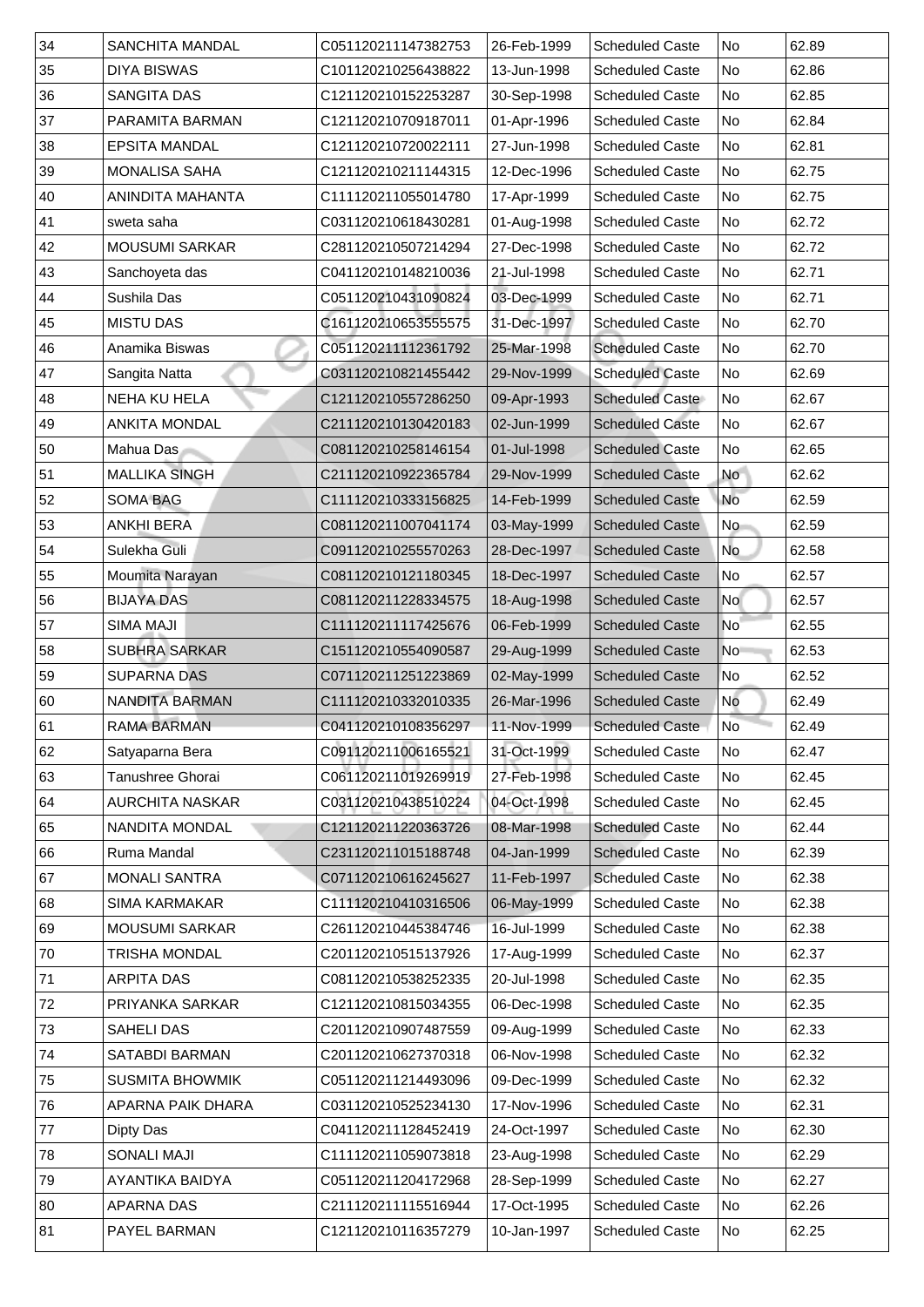| 82  | <b>SUSMITA MANDAL</b>    | C081120211025102064 | 10-Jan-1999 | <b>Scheduled Caste</b> | No                       | 62.25 |
|-----|--------------------------|---------------------|-------------|------------------------|--------------------------|-------|
| 83  | <b>PUJA PARAMANIK</b>    | C081120211209593732 | 02-Jun-1998 | <b>Scheduled Caste</b> | No                       | 62.24 |
| 84  | <b>PUSPA MANGAL</b>      | C081120211216024279 | 06-Jan-1999 | <b>Scheduled Caste</b> | No                       | 62.24 |
| 85  | <b>ANTARA RAY</b>        | C121120211144061975 | 21-Feb-1997 | <b>Scheduled Caste</b> | No                       | 62.22 |
| 86  | <b>POULIMA MONDAL</b>    | C031120210649319898 | 17-Dec-1998 | <b>Scheduled Caste</b> | No                       | 62.22 |
| 87  | <b>MITALI MANDAL</b>     | C111120210628347284 | 05-Jan-1999 | <b>Scheduled Caste</b> | No                       | 62.22 |
| 88  | Namita Gayen             | C201120211253084646 | 10-Sep-1997 | <b>Scheduled Caste</b> | No                       | 62.19 |
| 89  | <b>SANDHYA SAHA</b>      | C091120211259251135 | 03-Oct-1997 | <b>Scheduled Caste</b> | No                       | 62.18 |
| 90  | <b>ARPITA DAS</b>        | C211120210240590382 | 18-Jan-1998 | <b>Scheduled Caste</b> | No                       | 62.18 |
| 91  | Samapti Barman           | C161120211125049488 | 10-Sep-1999 | <b>Scheduled Caste</b> | No                       | 62.16 |
| 92  | TANUSREE RAY SINGHA      | C111120211123102348 | 27-Sep-1997 | <b>Scheduled Caste</b> | No                       | 62.14 |
| 93  | <b>MOUSUMI SARKAR</b>    | C131120210224276260 | 13-Jun-1998 | <b>Scheduled Caste</b> | No                       | 62.14 |
| 94  | <b>SUSMITA BISWAS</b>    | C121120211144019109 | 15-Aug-1998 | <b>Scheduled Caste</b> | No                       | 62.11 |
| 95  | <b>MOUMITA RUIDAS</b>    | C121120211119376470 | 01-Mar-1998 | <b>Scheduled Caste</b> | No                       | 62.10 |
| 96  | <b>DEBALINA BARMAN</b>   | C091120211145387371 | 16-Oct-1998 | <b>Scheduled Caste</b> | N <sub>o</sub>           | 62.08 |
| 97  | <b>MOUMITA BARMAN</b>    | C061120210343533819 | 30-Apr-1997 | <b>Scheduled Caste</b> | No                       | 62.07 |
| 98  | <b>SONALI DOLAI</b>      | C041120210442389390 | 08-Jun-1998 | <b>Scheduled Caste</b> | No                       | 62.07 |
| 99  | <b>SUPARNA MANDAL</b>    | C081120211106457724 | 04-Apr-1998 | <b>Scheduled Caste</b> | <b>No</b>                | 62.05 |
| 100 | <b>PUJA MANDAL</b>       | C111120210224466110 | 18-Apr-1998 | <b>Scheduled Caste</b> | <b>No</b>                | 62.05 |
| 101 | <b>CHUMKI KAIBARTTA</b>  | C181120210503030517 | 22-Oct-1999 | <b>Scheduled Caste</b> | No                       | 62.05 |
| 102 | <b>JHILIK MANDAL</b>     | C111120210943491074 | 15-Jul-1999 | <b>Scheduled Caste</b> | No                       | 62.04 |
| 103 | <b>PINKI BHAKAT</b>      | C081120211210014519 | 11-Apr-1999 | <b>Scheduled Caste</b> | $\overline{\mathsf{No}}$ | 62.03 |
| 104 | <b>ARPITA SARKAR</b>     | C171120211025008665 | 02-Aug-1999 | <b>Scheduled Caste</b> | <b>No</b>                | 62.01 |
| 105 | <b>RESHMI SINGHA</b>     | C051120211108197729 | 29-Mar-1999 | <b>Scheduled Caste</b> | No                       | 61.99 |
| 106 | <b>MOUMITA PARAMANIK</b> | C111120210627092052 | 11-Jan-1998 | <b>Scheduled Caste</b> | No                       | 61.96 |
| 107 | <b>PADMA MANDAL</b>      | C111120211110062002 | 26-Apr-1998 | <b>Scheduled Caste</b> | No                       | 61.95 |
| 108 | <b>RUPA SARKAR</b>       | C111120210210328428 | 12-Aug-1997 | <b>Scheduled Caste</b> | <b>No</b>                | 61.91 |
| 109 | <b>RIYA BARMAN</b>       | C111120210605512041 | 22-Mar-1999 | <b>Scheduled Caste</b> | No                       | 61.91 |
| 110 | Nibedita Mondal          | C041120211202479579 | 24-Nov-1998 | <b>Scheduled Caste</b> | No                       | 61.88 |
| 111 | <b>ARPITA SAHA</b>       | C121120210535552403 | 13-Feb-1999 | <b>Scheduled Caste</b> | No                       | 61.88 |
| 112 | <b>PALLABI BAUL</b>      | C211120210444459684 | 13-Jun-1998 | <b>Scheduled Caste</b> | No                       | 61.85 |
| 113 | <b>SAYANI MALLICK</b>    | C031120210505564992 | 06-May-1999 | <b>Scheduled Caste</b> | No                       | 61.85 |
| 114 | <b>ANJU DAS</b>          | C111120211246488045 | 15-Mar-1998 | <b>Scheduled Caste</b> | No                       | 61.84 |
| 115 | <b>Puspita Biswas</b>    | C061120210800006862 | 02-Jan-1998 | <b>Scheduled Caste</b> | No                       | 61.83 |
| 116 | <b>KABERI MONDAL</b>     | C041120210313504684 | 16-Sep-1999 | <b>Scheduled Caste</b> | No                       | 61.82 |
| 117 | <b>ANUSHREE MANDAL</b>   | C211120211157350413 | 28-Aug-1995 | <b>Scheduled Caste</b> | No                       | 61.80 |
| 118 | <b>MOUMITA BISWAS</b>    | C201120211012238078 | 24-Jul-1997 | <b>Scheduled Caste</b> | No                       | 61.79 |
| 119 | <b>PAYAL BISWAS</b>      | C131120211137119976 | 03-Jan-1999 | <b>Scheduled Caste</b> | No                       | 61.78 |
| 120 | <b>MALLIKA HALDAR</b>    | C201120210922558552 | 27-Nov-1997 | <b>Scheduled Caste</b> | No                       | 61.75 |
| 121 | <b>MUNMUN BARMAN</b>     | C041120210124524485 | 06-Dec-1997 | <b>Scheduled Caste</b> | No                       | 61.74 |
| 122 | <b>SARMISTHA DAS</b>     | C041120210553133421 | 22-Feb-1998 | <b>Scheduled Caste</b> | No                       | 61.73 |
| 123 | <b>TUMPA RAY</b>         | C081120210354518995 | 21-Apr-1997 | <b>Scheduled Caste</b> | No                       | 61.71 |
| 124 | <b>BULTI SAHA</b>        | C101120210956203438 | 02-Dec-1998 | <b>Scheduled Caste</b> | No                       | 61.71 |
| 125 | <b>SREYASI DAS</b>       | C081120211116172357 | 13-Aug-1997 | <b>Scheduled Caste</b> | No                       | 61.70 |
| 126 | TANUSHRI MANDAL          | C121120210303487710 | 23-Nov-1997 | <b>Scheduled Caste</b> | No                       | 61.70 |
| 127 | <b>MAMATA BARMAN</b>     | C111120211256277158 | 30-Nov-1999 | <b>Scheduled Caste</b> | No                       | 61.67 |
| 128 | Riya Santra              | C081120210842096428 | 03-Sep-1998 | <b>Scheduled Caste</b> | No                       | 61.66 |
| 129 | <b>PRATYUSHA SARKAR</b>  | C061120211255532376 | 04-Dec-1998 | <b>Scheduled Caste</b> | No                       | 61.65 |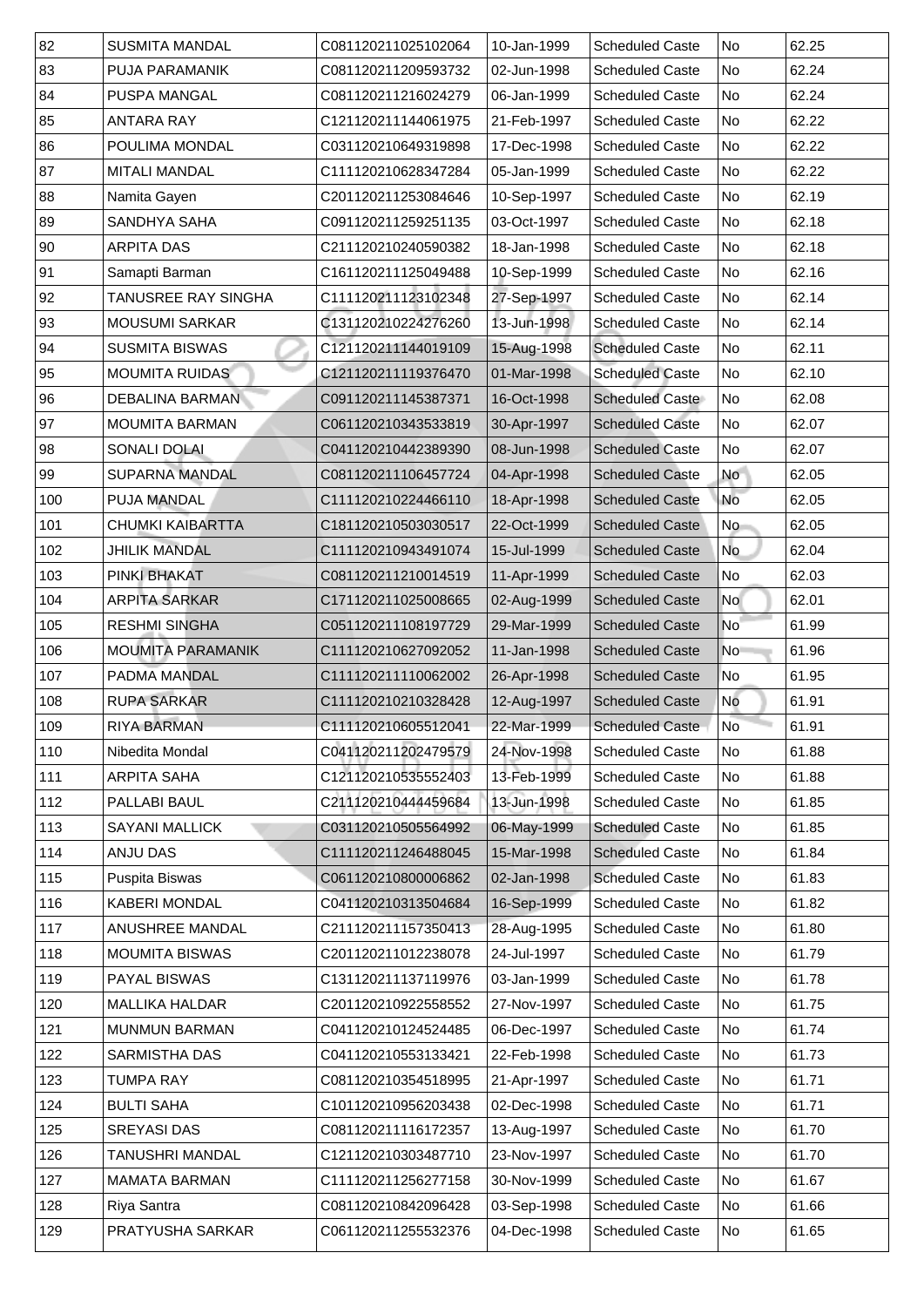| 130 | <b>PUJA MONDAL</b>      | C171120210512222134 | 15-Apr-1998 | <b>Scheduled Caste</b> | No                       | 61.61 |
|-----|-------------------------|---------------------|-------------|------------------------|--------------------------|-------|
| 131 | <b>CHANDRANI SAHIS</b>  | C211120211217323913 | 01-Feb-1999 | <b>Scheduled Caste</b> | No                       | 61.60 |
| 132 | <b>SWEETY SAHA</b>      | C061120211259254335 | 04-Sep-1998 | <b>Scheduled Caste</b> | No                       | 61.58 |
| 133 | <b>SUTAPA MONDAL</b>    | C111120211143130014 | 24-Oct-1994 | <b>Scheduled Caste</b> | No                       | 61.56 |
| 134 | <b>MAMPI BARMAN</b>     | C111120210224558819 | 25-Feb-1997 | <b>Scheduled Caste</b> | No                       | 61.55 |
| 135 | <b>RUMA MONDAL</b>      | C271120210407375066 | 29-Apr-1998 | <b>Scheduled Caste</b> | No                       | 61.55 |
| 136 | TANUSHREE ROY           | C111120210836416131 | 17-Mar-1998 | <b>Scheduled Caste</b> | No                       | 61.52 |
| 137 | <b>SOMA DAS</b>         | C241120210513294825 | 11-May-1998 | <b>Scheduled Caste</b> | No                       | 61.52 |
| 138 | <b>DONA RAY</b>         | C121120210952594185 | 10-Feb-1998 | <b>Scheduled Caste</b> | No                       | 61.51 |
| 139 | <b>KRISHNA DAS</b>      | C291120210214352935 | 25-Nov-1998 | <b>Scheduled Caste</b> | No                       | 61.50 |
| 140 | <b>SANGITA ROY</b>      | C111120211214587605 | 28-Aug-1999 | <b>Scheduled Caste</b> | No                       | 61.50 |
| 141 | <b>KAKULI SARKAR</b>    | C281120210400344297 | 12-Feb-1999 | <b>Scheduled Caste</b> | No                       | 61.49 |
| 142 | <b>PEULIDAS</b>         | C121120210526031430 | 05-Feb-1999 | <b>Scheduled Caste</b> | No                       | 61.48 |
| 143 | <b>PAROMITA BITTEL</b>  | C121120211231536245 | 01-Jan-2000 | <b>Scheduled Caste</b> | No                       | 61.46 |
| 144 | <b>MALLIKA BAGDI</b>    | C171120210643056788 | 15-Jun-1997 | <b>Scheduled Caste</b> | No                       | 61.43 |
| 145 | <b>SHILPI SARKAR</b>    | C081120210102029948 | 10-Dec-1999 | <b>Scheduled Caste</b> | No                       | 61.42 |
| 146 | <b>DEBARATI DAS</b>     | C041120210922406525 | 10-Dec-1999 | <b>Scheduled Caste</b> | No                       | 61.41 |
| 147 | <b>NIPA HALDER</b>      | C121120210117510437 | 23-Sep-1998 | <b>Scheduled Caste</b> | <b>No</b>                | 61.39 |
| 148 | <b>PUTUL SARKAR</b>     | C201120210539027197 | 08-Jun-1994 | <b>Scheduled Caste</b> | <b>No</b>                | 61.38 |
| 149 | <b>RINIKA BISWAS</b>    | C211120211049063323 | 01-Oct-1998 | <b>Scheduled Caste</b> | No                       | 61.38 |
| 150 | <b>SHIULI SANTRA</b>    | C131120210305187539 | 13-Oct-1999 | <b>Scheduled Caste</b> | No                       | 61.37 |
| 151 | <b>DIPSHIKHA MANDAL</b> | C121120210101157011 | 16-Mar-1998 | <b>Scheduled Caste</b> | No                       | 61.34 |
| 152 | <b>DEBJANI SARKAR</b>   | C051120210838234263 | 03-Jan-1999 | <b>Scheduled Caste</b> | <b>No</b>                | 61.34 |
| 153 | Kanika Barman           | C111120210401517793 | 13-May-1997 | <b>Scheduled Caste</b> | No                       | 61.33 |
| 154 | <b>ANITA MONDAL</b>     | C031120210809168678 | 12-Jun-1998 | <b>Scheduled Caste</b> | N <sub>o</sub>           | 61.33 |
| 155 | <b>PUJA BISWAS</b>      | C241120211024346698 | 22-Aug-1998 | <b>Scheduled Caste</b> | No                       | 61.33 |
| 156 | <b>Kakali Roy</b>       | C091120210543565248 | 04-Apr-1999 | <b>Scheduled Caste</b> | <b>No</b>                | 61.33 |
| 157 | <b>AHELI MANDAL</b>     | C041120210454427410 | 28-Dec-1996 | <b>Scheduled Caste</b> | $\overline{\mathsf{No}}$ | 61.31 |
| 158 | <b>SHIMA BARMAN</b>     | C201120210406382671 | 15-Feb-1999 | <b>Scheduled Caste</b> | No                       | 61.31 |
| 159 | <b>REKHA ROY</b>        | C111120211143281139 | 27-May-1999 | <b>Scheduled Caste</b> | No                       | 61.31 |
| 160 | <b>NABANITA SARKAR</b>  | C041120210123567471 | 09-Nov-1999 | <b>Scheduled Caste</b> | No                       | 61.31 |
| 161 | <b>MANDIRA PRAMANIK</b> | C121120210602512801 | 27-Aug-1997 | <b>Scheduled Caste</b> | No                       | 61.30 |
| 162 | PRIYANKA HAZRA          | C071120210431299622 | 15-Oct-1997 | <b>Scheduled Caste</b> | No                       | 61.21 |
| 163 | <b>ANWESHA BAG</b>      | C121120210138333079 | 12-Jan-1998 | <b>Scheduled Caste</b> | No                       | 61.21 |
| 164 | Manabi Barman           | C071120210602271670 | 02-Nov-1997 | <b>Scheduled Caste</b> | No                       | 61.20 |
| 165 | <b>ITI MANDAL</b>       | C101120210409481869 | 02-Feb-1999 | <b>Scheduled Caste</b> | No                       | 61.20 |
| 166 | Anindita Saha           | C221120211047233826 | 03-Oct-1998 | <b>Scheduled Caste</b> | No                       | 61.17 |
| 167 | <b>MOUPRIYA JAHURI</b>  | C041120211024226868 | 24-Feb-1999 | <b>Scheduled Caste</b> | No                       | 61.16 |
| 168 | <b>ANTARA PANDIT</b>    | C111120210540567829 | 30-Jul-1999 | <b>Scheduled Caste</b> | No                       | 61.15 |
| 169 | <b>SOMA SARKAR</b>      | C141120210524181701 | 20-Apr-1999 | <b>Scheduled Caste</b> | No                       | 61.13 |
| 170 | <b>PAYEL GANTAIT</b>    | C111120210849521063 | 16-Jan-1999 | <b>Scheduled Caste</b> | No                       | 61.12 |
| 171 | <b>SAYANI ROUT</b>      | C051120210445448307 | 10-Apr-1997 | <b>Scheduled Caste</b> | No No                    | 61.09 |
| 172 | Sonali Kayal            | C081120210734268598 | 10-Aug-1997 | <b>Scheduled Caste</b> | No                       | 61.09 |
| 173 | <b>RIYA PRAMANICK</b>   | C121120210112570097 | 09-Feb-1998 | <b>Scheduled Caste</b> | No                       | 61.09 |
| 174 | <b>MOTI BAGDI</b>       | C051120210912248932 | 08-Feb-1997 | <b>Scheduled Caste</b> | No                       | 61.08 |
| 175 | <b>Bratati Roy</b>      | C051120210505034377 | 09-Oct-1998 | <b>Scheduled Caste</b> | No                       | 61.08 |
| 176 | <b>SUPRIYA MANDAL</b>   | C111120211228566451 | 15-Nov-1997 | <b>Scheduled Caste</b> | No                       | 61.07 |
| 177 | <b>SANCHITA SARDAR</b>  | C121120211214538223 | 05-Nov-1998 | <b>Scheduled Caste</b> | No                       | 61.05 |
|     |                         |                     |             |                        |                          |       |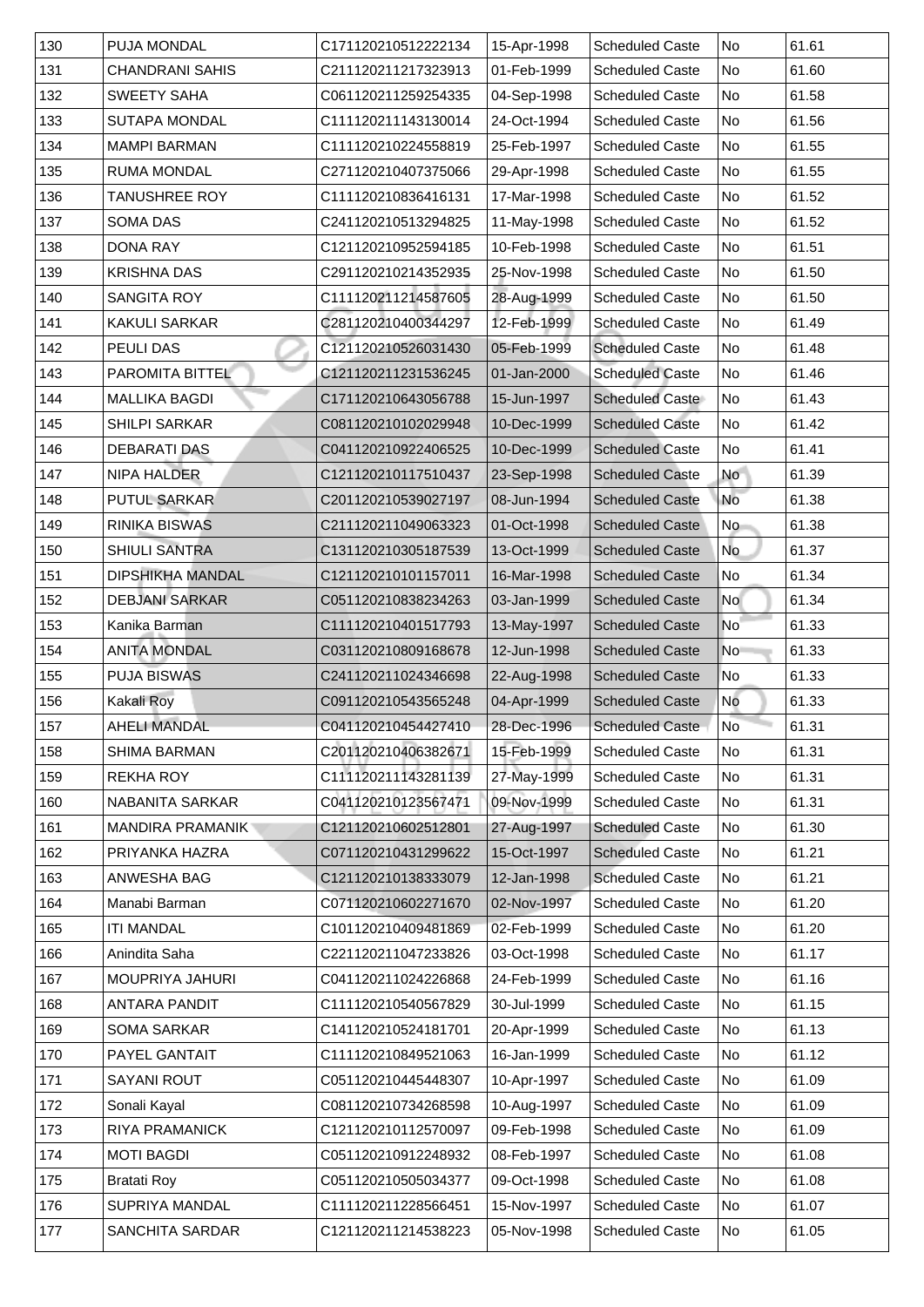| 178 | <b>TITHLEE BAL</b>        | C081120210416357690 | 08-Feb-1997 | <b>Scheduled Caste</b> | No                       | 61.02 |
|-----|---------------------------|---------------------|-------------|------------------------|--------------------------|-------|
| 179 | NANDITA DAS               | C111120210744518674 | 27-Sep-1997 | <b>Scheduled Caste</b> | No                       | 61.00 |
| 180 | <b>GANGA MANDAL</b>       | C121120210629431594 | 25-Mar-1998 | <b>Scheduled Caste</b> | No                       | 60.95 |
| 181 | <b>SHILPA ROY</b>         | C111120210409226243 | 01-Feb-1999 | <b>Scheduled Caste</b> | No                       | 60.93 |
| 182 | <b>KONIKA PRODHAN</b>     | C201120211015464323 | 03-Jan-1998 | <b>Scheduled Caste</b> | No                       | 60.92 |
| 183 | <b>SULEKHA ROY</b>        | C111120210536326215 | 05-Jan-1998 | <b>Scheduled Caste</b> | No                       | 60.90 |
| 184 | <b>SHIPRA MANDAL</b>      | C051120210210540568 | 25-Jul-1998 | <b>Scheduled Caste</b> | No                       | 60.90 |
| 185 | <b>TANUSHREE SINGHA</b>   | C081120210717042558 | 15-Jul-1997 | <b>Scheduled Caste</b> | <b>No</b>                | 60.89 |
| 186 | <b>SHEULI DOLAI</b>       | C061120210452526190 | 15-Oct-1998 | <b>Scheduled Caste</b> | No                       | 60.88 |
| 187 | <b>RIYA HALDER</b>        | C041120211112006170 | 05-Dec-1999 | <b>Scheduled Caste</b> | No                       | 60.87 |
| 188 | <b>DEBASMITA MANDAL</b>   | C081120210102154273 | 06-Jun-1999 | <b>Scheduled Caste</b> | No                       | 60.86 |
| 189 | <b>PRIANKA HALDER</b>     | C291120210819110815 | 11-Aug-1998 | <b>Scheduled Caste</b> | No                       | 60.84 |
| 190 | <b>DEBARPITA SAHOO</b>    | C201120210446383778 | 05-Sep-1998 | <b>Scheduled Caste</b> | No                       | 60.83 |
| 191 | <b>DEBASMITA ADHIKARY</b> | C101120210151033189 | 14-Oct-1998 | <b>Scheduled Caste</b> | No                       | 60.82 |
| 192 | <b>JUI CHOWKIDER</b>      | C071120211234107822 | 07-Mar-1999 | <b>Scheduled Caste</b> | No                       | 60.82 |
| 193 | <b>SOMA SARKAR</b>        | C071120210347295590 | 10-Apr-1999 | <b>Scheduled Caste</b> | No                       | 60.82 |
| 194 | <b>SHYAMALI MANDAL</b>    | C081120211140455233 | 02-Nov-1996 | <b>Scheduled Caste</b> | No                       | 60.79 |
| 195 | <b>SANCHITA BALA</b>      | C141120210405051017 | 24-Sep-1998 | <b>Scheduled Caste</b> | No                       | 60.77 |
| 196 | <b>PRIYA RABI DAS</b>     | C121120210231072765 | 11-Feb-1999 | <b>Scheduled Caste</b> | <b>No</b>                | 60.77 |
| 197 | <b>DIKSHA DIYALI</b>      | C101120210226021562 | 22-Sep-1999 | <b>Scheduled Caste</b> | <b>No</b>                | 60.76 |
| 198 | <b>SUPARNA MONDAL</b>     | C111120211229049865 | 07-Aug-1996 | <b>Scheduled Caste</b> | No                       | 60.73 |
| 199 | <b>ANITA MANDAL</b>       | C051120210429280244 | 10-Mar-1998 | <b>Scheduled Caste</b> | No                       | 60.70 |
| 200 | <b>SWAPNA ROY</b>         | C201120210646536066 | 26-Oct-1998 | <b>Scheduled Caste</b> | No l                     | 60.70 |
| 201 | <b>LIPI ROY</b>           | C211120211106420561 | 15-Jan-1999 | <b>Scheduled Caste</b> | $\overline{\mathsf{No}}$ | 60.70 |
| 202 | <b>ASIMA SARKAR</b>       | C041120210537341691 | 16-Oct-1999 | <b>Scheduled Caste</b> | No                       | 60.68 |
| 203 | Aishi Barman              | C051120211006340251 | 23-Sep-1998 | <b>Scheduled Caste</b> | No                       | 60.67 |
| 204 | <b>DOLI SINGHA</b>        | C101120210928457309 | 21-Feb-1999 | <b>Scheduled Caste</b> | No                       | 60.66 |
| 205 | <b>LUCKY BACHHAR</b>      | C031120210608082715 | 21-Feb-1996 | <b>Scheduled Caste</b> | No                       | 60.64 |
| 206 | <b>NILIMA MANDAL</b>      | C121120210333318475 | 16-Feb-1998 | <b>Scheduled Caste</b> | No                       | 60.64 |
| 207 | Ritwika Saha              | C081120210938496353 | 16-Aug-1998 | <b>Scheduled Caste</b> | No                       | 60.64 |
| 208 | <b>SUSMITA BARMAN</b>     | C291120210311047180 | 25-Oct-1998 | <b>Scheduled Caste</b> | No                       | 60.64 |
| 209 | <b>RAJANI SARDAR</b>      | C051120210700351404 | 23-Nov-1998 | <b>Scheduled Caste</b> | No                       | 60.63 |
| 210 | <b>SAGARIKA BARMAN</b>    | C121120210902031547 | 05-Jan-1999 | <b>Scheduled Caste</b> | No                       | 60.62 |
| 211 | <b>SUDIPTI MAJUMDER</b>   | C081120210600272615 | 09-Apr-1999 | <b>Scheduled Caste</b> | No                       | 60.62 |
| 212 | <b>KALYANI BERA</b>       | C091120210650113013 | 17-Sep-1998 | <b>Scheduled Caste</b> | No                       | 60.60 |
| 213 | <b>MALLIKA MONDAL</b>     | C151120210614472018 | 31-Dec-1998 | <b>Scheduled Caste</b> | No                       | 60.58 |
| 214 | Priyanka Das              | C081120210727283669 | 24-Apr-1997 | <b>Scheduled Caste</b> | No                       | 60.57 |
| 215 | <b>SULOCHANA MANDAL</b>   | C111120211101598489 | 26-Feb-1999 | <b>Scheduled Caste</b> | <b>No</b>                | 60.57 |
| 216 | <b>BARSHA GHARUI</b>      | C211120210101113530 | 01-Sep-1998 | <b>Scheduled Caste</b> | <b>No</b>                | 60.56 |
| 217 | <b>ANWESHA ROY</b>        | C111120210853289012 | 28-Oct-1998 | <b>Scheduled Caste</b> | No                       | 60.56 |
| 218 | <b>SUPRIYA SAHA</b>       | C041120211210022611 | 31-Jul-1997 | <b>Scheduled Caste</b> | No                       | 60.52 |
| 219 | <b>PRIYA DAS</b>          | C031120210409380159 | 29-Nov-1999 | <b>Scheduled Caste</b> | No                       | 60.51 |
| 220 | <b>BABITA BISWAS</b>      | C041120210215519619 | 04-Jul-1999 | <b>Scheduled Caste</b> | No                       | 60.50 |
| 221 | <b>RIMPA MANDAL</b>       | C041120211049502155 | 04-Feb-1999 | <b>Scheduled Caste</b> | No                       | 60.46 |
| 222 | DIPA HALDER               | C251120210354186912 | 02-Dec-1996 | <b>Scheduled Caste</b> | No                       | 60.42 |
| 223 | <b>RUPA MANGAL</b>        | C111120211106529977 | 15-Apr-1997 | <b>Scheduled Caste</b> | No                       | 60.41 |
| 224 | Parbati Lohar             | C111120210908420398 | 30-Jan-1999 | <b>Scheduled Caste</b> | No                       | 60.40 |
| 225 | <b>PAYEL DAS</b>          | C041120211048262497 | 03-Sep-1999 | <b>Scheduled Caste</b> | No                       | 60.40 |
|     |                           |                     |             |                        |                          |       |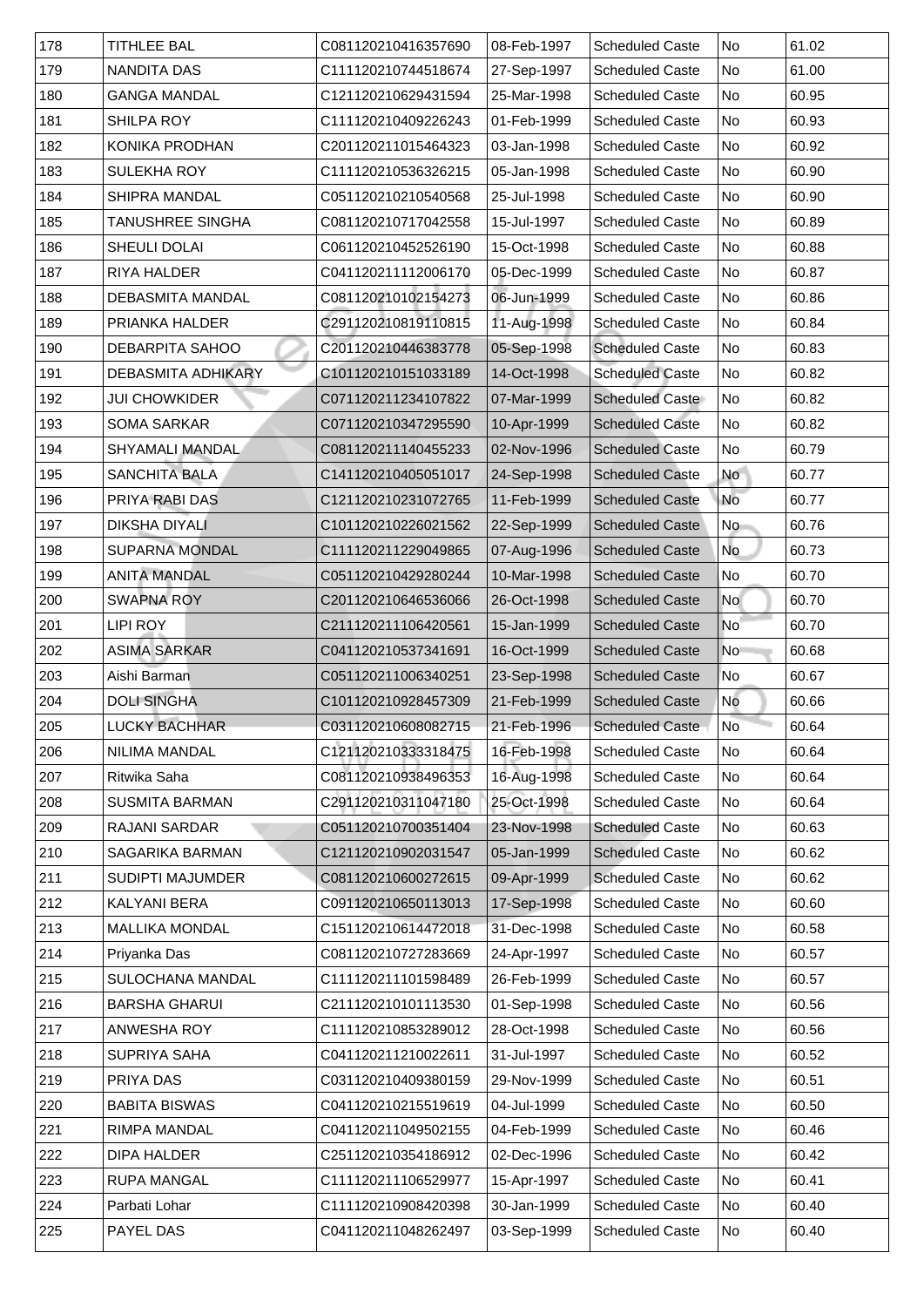| 226           | <b>MAMPI SINGHA</b>       | C211120210944161768 | 01-Jan-1997 | <b>Scheduled Caste</b> | No              | 60.38 |
|---------------|---------------------------|---------------------|-------------|------------------------|-----------------|-------|
| 227           | <b>LIPIKA ROY</b>         | C081120210330055623 | 07-Sep-1997 | <b>Scheduled Caste</b> | No              | 60.38 |
| 228           | <b>ARCHANA BADHUK</b>     | C101120211036290211 | 22-Sep-1998 | <b>Scheduled Caste</b> | <b>No</b>       | 60.38 |
| 229           | Puja Mandal               | C091120210458478043 | 21-Nov-1999 | <b>Scheduled Caste</b> | No              | 60.37 |
| 230           | <b>NIRUPAMA MONDAL</b>    | C031120210334445158 | 01-Jun-1998 | <b>Scheduled Caste</b> | <b>No</b>       | 60.35 |
| 231           | Nimti Roy                 | C271120211200041785 | 21-Jun-1997 | <b>Scheduled Caste</b> | No              | 60.33 |
| 232           | <b>MOUSUMI MONDAL</b>     | C041120210658291074 | 08-Oct-1997 | <b>Scheduled Caste</b> | No              | 60.31 |
| 233           | <b>PUJA ROY</b>           | C211120211050056549 | 30-Aug-1997 | <b>Scheduled Caste</b> | <b>No</b>       | 60.30 |
| 234           | <b>SREELEKHA DAS</b>      | C101120211020368623 | 15-Oct-1998 | <b>Scheduled Caste</b> | No              | 60.30 |
| 235           | Shilpa Majhi              | C211120211108547699 | 02-Jan-1999 | <b>Scheduled Caste</b> | <b>No</b>       | 60.30 |
| 236           | <b>MADHUMITA PRAMANIK</b> | C111120210618073302 | 10-Sep-1997 | <b>Scheduled Caste</b> | No              | 60.29 |
| 237           | <b>JAYOSREE MONDAL</b>    | C051120211155006379 | 04-Mar-1999 | <b>Scheduled Caste</b> | <b>No</b>       | 60.29 |
| 238           | <b>MOU DALUI</b>          | C211120210204138978 | 26-Oct-1999 | <b>Scheduled Caste</b> | <b>No</b>       | 60.29 |
| 239           | <b>SONU PATAR</b>         | C141120210130325898 | 06-Nov-1999 | <b>Scheduled Caste</b> | <b>No</b>       | 60.29 |
| 240           | <b>SANJU SARKAR</b>       | C031120210648348267 | 01-Jul-1995 | <b>Scheduled Caste</b> | No              | 60.28 |
| 241           | <b>MANJU BARMAN</b>       | C211120210357341875 | 22-Aug-1998 | <b>Scheduled Caste</b> | No              | 60.27 |
| 242           | KAJAL PARAMANIK           | C031120210805162368 | 29-Jun-1999 | <b>Scheduled Caste</b> | No              | 60.23 |
| 243           | <b>ARPITA SARKAR</b>      | C131120210326246974 | 29-Aug-1997 | <b>Scheduled Caste</b> | <b>No</b>       | 60.22 |
| 244           | <b>BIJALI MANDAL</b>      | C081120211137065595 | 14-Jun-1998 | <b>Scheduled Caste</b> | No              | 60.22 |
| 245           | <b>SUPARNA DAS</b>        | C221120210920450733 | 08-Nov-1997 | <b>Scheduled Caste</b> | No              | 60.21 |
| 246           | <b>ITU MOI</b>            | C101120211006538182 | 10-Feb-1999 | <b>Scheduled Caste</b> | No              | 60.21 |
| 247           | <b>SUSAMA DALAI</b>       | C051120211131313341 | 23-Aug-1999 | <b>Scheduled Caste</b> | No              | 60.19 |
| 248           | <b>SUPRITI GAYEN</b>      | C291120210828340209 | 12-Oct-1999 | <b>Scheduled Caste</b> | <b>No</b>       | 60.18 |
| 249           | <b>Arpita Biswas</b>      | C201120210142595705 | 12-Sep-1996 | <b>Scheduled Caste</b> | No <sup>1</sup> | 60.16 |
| 250           | <b>MOON BISWAS</b>        | C211120210752520300 | 27-Aug-1997 | <b>Scheduled Caste</b> | N <sub>o</sub>  | 60.14 |
| 251           | <b>SUBHASREE BISWAS</b>   | C111120210240081772 | 24-Mar-1999 | <b>Scheduled Caste</b> | No              | 60.14 |
| 252           | <b>MADHUMITA MONDAL</b>   | C131120210648406924 | 30-Nov-1997 | <b>Scheduled Caste</b> | No              | 60.08 |
| 253           | <b>Chaitali Bauri</b>     | C031120210257045271 | 08-Apr-1998 | <b>Scheduled Caste</b> | <b>No</b>       | 60.08 |
| 254           | <b>PALLABI DAS</b>        | C111120210605487572 | 24-Apr-1998 | <b>Scheduled Caste</b> | No              | 60.07 |
| 255           | <b>APU SAHA</b>           | C271120210723187533 | 08-Feb-1999 | <b>Scheduled Caste</b> | No              | 60.06 |
| 256           | <b>ANINDITA MANDAL</b>    | C111120211235031628 | 27-May-1998 | <b>Scheduled Caste</b> | No              | 60.05 |
| 257           | <b>LIPI MANDAL</b>        | C081120211012104641 | 19-Aug-1999 | <b>Scheduled Caste</b> | No              | 60.04 |
| 258           | PARAMITA PRADHAN          | C131120210154453962 | 11-Dec-1998 | <b>Scheduled Caste</b> | No              | 60.03 |
| 259           | Koyel Das                 | C201120211035587522 | 18-Aug-1997 | <b>Scheduled Caste</b> | No              | 60.02 |
| 260           | <b>SONALI SATVAYA</b>     | C151120211010128958 | 22-May-1999 | <b>Scheduled Caste</b> | No              | 60.02 |
| 261           | <b>KANCHAN BACHHAR</b>    | C101120211101548880 | 26-Mar-1999 | <b>Scheduled Caste</b> | <b>No</b>       | 60.01 |
| 262           | <b>RIMPA MONDAL</b>       | C091120211236023067 | 25-Feb-1998 | <b>Scheduled Caste</b> | No              | 60.00 |
| 263           | <b>RIMPA BISWAS</b>       | C031120211055168938 | 07-Sep-1999 | <b>Scheduled Caste</b> | No              | 59.99 |
| 264           | <b>MOUMITA ROY</b>        | C111120210556184966 | 06-Feb-1996 | <b>Scheduled Caste</b> | <b>No</b>       | 59.98 |
| 265           | <b>MOUSUMI MONDAL</b>     | C111120211135371508 | 26-Mar-1999 | <b>Scheduled Caste</b> | No              | 59.95 |
| 266           | Suparna Das               | C041120210624511952 | 24-Jul-1995 | <b>Scheduled Caste</b> | No              | 59.94 |
| 267           | <b>SONALI BAR</b>         | C111120210621461946 | 15-Aug-1998 | <b>Scheduled Caste</b> | No              | 59.94 |
| 268           | <b>SOUMYAPARNA MISTRI</b> | C041120211128405439 | 24-Jun-1997 | <b>Scheduled Caste</b> | No              | 59.93 |
| 269           | Sneha saha                | C201120211113229447 | 06-Sep-1999 | <b>Scheduled Caste</b> | No.             | 59.92 |
| 270           | <b>KAKALI DAS</b>         | C111120210232135713 | 01-May-1998 | <b>Scheduled Caste</b> | No              | 59.91 |
| 271           | <b>NIKITA SARKAR</b>      | C031120210532557110 | 04-Oct-1998 | <b>Scheduled Caste</b> | No              | 59.91 |
| $ 272\rangle$ | <b>APARNA ROY</b>         | C111120210918310080 | 16-Jan-1999 | <b>Scheduled Caste</b> | No              | 59.91 |
| 273           | <b>SUSHMITA MONDAL</b>    | C211120211131400599 | 18-Sep-1996 | <b>Scheduled Caste</b> | No.             | 59.87 |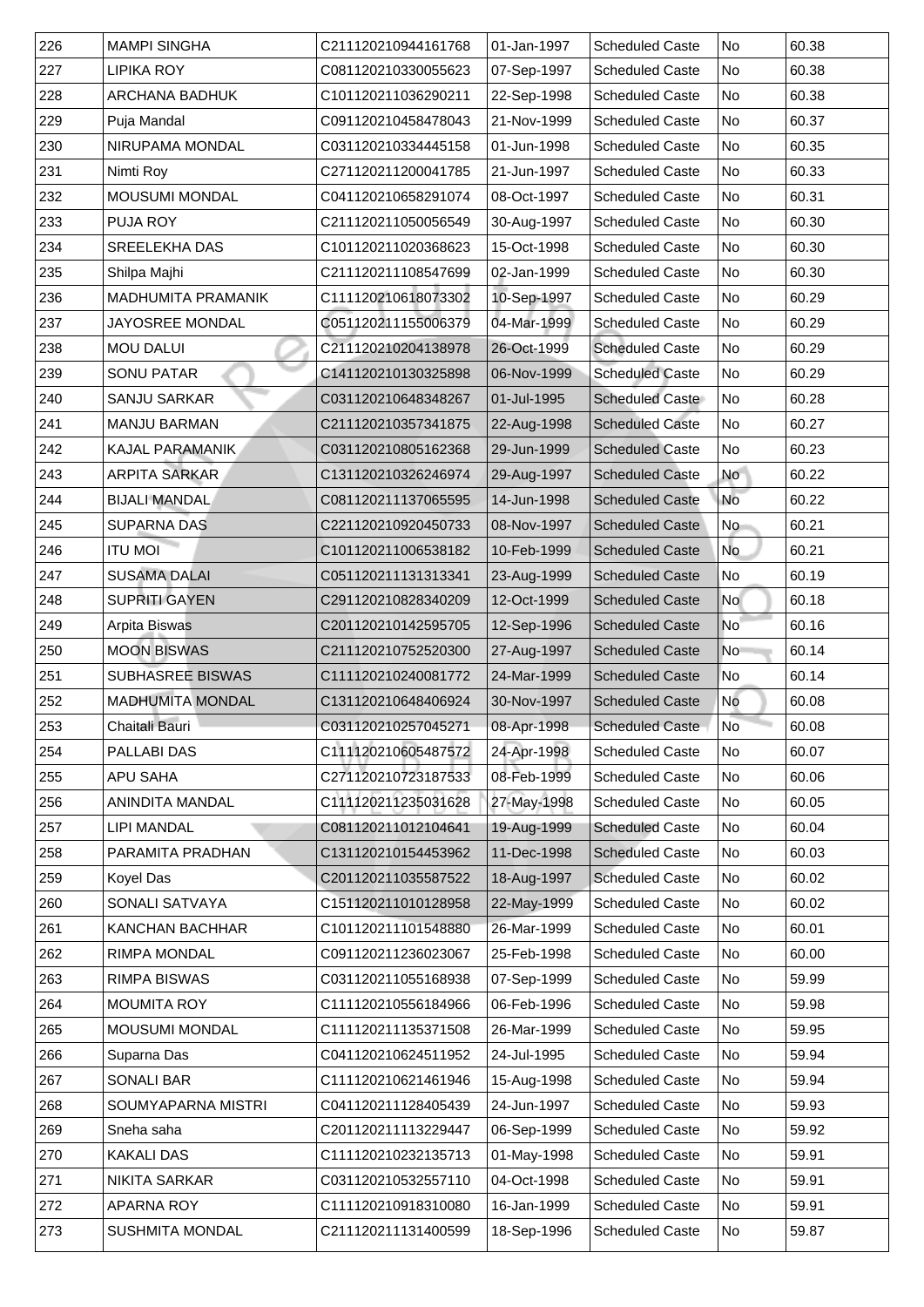| 274           | <b>SHRABANI DAS</b>    | C041120210151325953 | 26-Jul-1999 | <b>Scheduled Caste</b> | No                       | 59.86 |
|---------------|------------------------|---------------------|-------------|------------------------|--------------------------|-------|
| 275           | <b>RAJASREE MANDAL</b> | C131120210837294740 | 21-Jan-1998 | <b>Scheduled Caste</b> | No                       | 59.85 |
| 276           | <b>RIMPI MONDAL</b>    | C111120211210128648 | 03-Mar-1999 | <b>Scheduled Caste</b> | <b>No</b>                | 59.83 |
| 277           | <b>SUSMITA KHAMARU</b> | C121120210604221094 | 26-Jan-1997 | <b>Scheduled Caste</b> | No                       | 59.82 |
| 278           | <b>SOMASHREE DAS</b>   | C101120211134350273 | 18-May-1997 | <b>Scheduled Caste</b> | <b>No</b>                | 59.82 |
| 279           | <b>SUJALA RANA</b>     | C111120210614481312 | 01-Jan-1999 | <b>Scheduled Caste</b> | No                       | 59.82 |
| 280           | RACHANA MONDAL         | C101120210242189752 | 03-Feb-1999 | <b>Scheduled Caste</b> | No                       | 59.82 |
| 281           | <b>Rochita Halder</b>  | C111120211255076477 | 06-Nov-1996 | <b>Scheduled Caste</b> | <b>No</b>                | 59.81 |
| 282           | <b>RIYA ADHIKARY</b>   | C091120210121599714 | 23-Apr-1998 | <b>Scheduled Caste</b> | <b>No</b>                | 59.80 |
| 283           | <b>NAMITA SARKAR</b>   | C041120210622594500 | 28-Jan-1999 | <b>Scheduled Caste</b> | <b>No</b>                | 59.79 |
| 284           | <b>ANUSHREE MANDAL</b> | C201120210754045593 | 06-Apr-1999 | <b>Scheduled Caste</b> | <b>No</b>                | 59.75 |
| 285           | Sarbari Das            | C051120210959379388 | 17-Jul-1998 | <b>Scheduled Caste</b> | <b>No</b>                | 59.73 |
| 286           | <b>PAROMITA MONDAL</b> | C201120210552580323 | 02-Jan-1998 | <b>Scheduled Caste</b> | <b>No</b>                | 59.72 |
| 287           | <b>KAKALI SHIT</b>     | C111120210252473318 | 05-May-1997 | <b>Scheduled Caste</b> | No                       | 59.69 |
| 288           | <b>Barnali Mondal</b>  | C031120210728573631 | 03-Apr-1997 | <b>Scheduled Caste</b> | No                       | 59.68 |
| 289           | <b>SUROVI BEHARA</b>   | C111120210721104058 | 21-Apr-1999 | <b>Scheduled Caste</b> | No                       | 59.67 |
| 290           | <b>MAMPI DAS</b>       | C081120210442089717 | 03-Apr-1998 | <b>Scheduled Caste</b> | No                       | 59.66 |
| 291           | <b>MOUSUMI SAHIS</b>   | C121120211205406091 | 15-May-1999 | <b>Scheduled Caste</b> | No                       | 59.65 |
| 292           | <b>ANAMIKA PAKHIRA</b> | C081120211220244309 | 20-Sep-1997 | <b>Scheduled Caste</b> | No                       | 59.63 |
| 293           | <b>PINKI SARKAR</b>    | C031120210947082386 | 13-May-1997 | <b>Scheduled Caste</b> | No                       | 59.61 |
| 294           | <b>MITHU DIGAR</b>     | C211120210923119542 | 07-Apr-1999 | <b>Scheduled Caste</b> | No                       | 59.59 |
| 295           | <b>SHILPA MANDAL</b>   | C111120211059126798 | 02-May-1999 | <b>Scheduled Caste</b> | No                       | 59.58 |
| 296           | <b>BARNALI DAS</b>     | C121120210418274171 | 06-Aug-1999 | <b>Scheduled Caste</b> | <b>No</b>                | 59.55 |
| 297           | <b>SOMA RAJWAR</b>     | C121120211235065556 | 11-Jan-1997 | <b>Scheduled Caste</b> | $\overline{\mathsf{No}}$ | 59.54 |
| 298           | <b>SHREYASI DAS</b>    | C211120211155177053 | 25-Jul-1999 | <b>Scheduled Caste</b> | N <sub>o</sub>           | 59.53 |
| 299           | Manisha Saha           | C071120211058246736 | 01-Aug-1998 | <b>Scheduled Caste</b> | No                       | 59.52 |
| 300           | <b>ANTARA MONDAL</b>   | C181120210142167129 | 02-May-1997 | <b>Scheduled Caste</b> | <b>No</b>                | 59.51 |
| $ 301\rangle$ | <b>RINKU LOHAR</b>     | C041120211106189731 | 05-Jul-1998 | <b>Scheduled Caste</b> | No                       | 59.51 |
| 302           | <b>MUKTA RAJAK</b>     | C081120210147186342 | 20-Apr-1999 | <b>Scheduled Caste</b> | No                       | 59.51 |
| 303           | Poulami saha           | C111120211014569880 | 03-Jan-1999 | <b>Scheduled Caste</b> | No                       | 59.50 |
| 304           | Goutami Bindhai        | C031120210407195423 | 23-Feb-1999 | <b>Scheduled Caste</b> | No                       | 59.49 |
| 305           | <b>MOUMITA ROY</b>     | C081120210224186952 | 07-Mar-1998 | <b>Scheduled Caste</b> | <b>No</b>                | 59.48 |
| 306           | <b>REKHA PRAMANIK</b>  | C111120211047484607 | 21-Mar-1999 | <b>Scheduled Caste</b> | No                       | 59.46 |
| 307           | <b>SUDIPTA MRIDHA</b>  | C181120210308460327 | 07-Nov-1998 | <b>Scheduled Caste</b> | <b>No</b>                | 59.44 |
| 308           | <b>DURGA BAURI</b>     | C121120211259371015 | 04-Mar-1999 | <b>Scheduled Caste</b> | No                       | 59.42 |
| 309           | <b>MODHUMITA ROY</b>   | C141120211251071414 | 31-Aug-1997 | <b>Scheduled Caste</b> | No                       | 59.40 |
| 310           | <b>SUSMITA MONDAL</b>  | C031120211052387604 | 10-Oct-1998 | <b>Scheduled Caste</b> | No                       | 59.35 |
| 311           | <b>SUDIPTA BISWAS</b>  | C121120211043329568 | 14-Apr-1999 | <b>Scheduled Caste</b> | No                       | 59.35 |
| $312$         | <b>BABITA DARNAL</b>   | C261120211056258929 | 15-Apr-1990 | <b>Scheduled Caste</b> | <b>No</b>                | 59.33 |
| 313           | <b>PRITHA BAR</b>      | C211120210201350294 | 04-Aug-1998 | <b>Scheduled Caste</b> | <b>No</b>                | 59.33 |
| 314           | RITUPARNA MANDAL       | C061120211205309576 | 30-Mar-1997 | <b>Scheduled Caste</b> | <b>No</b>                | 59.32 |
| 315           | Sayantani Das          | C111120211044400987 | 30-Jul-1997 | <b>Scheduled Caste</b> | No                       | 59.32 |
| 316           | <b>ANITA MANDAL</b>    | C101120210122468961 | 29-Apr-1998 | <b>Scheduled Caste</b> | No                       | 59.31 |
| 317           | <b>SANGITA BARMAN</b>  | C281120210138080776 | 25-Jun-1997 | <b>Scheduled Caste</b> | No l                     | 59.30 |
| 318           | <b>SUTAPA ROY</b>      | C201120211155571642 | 07-Dec-1997 | <b>Scheduled Caste</b> | No                       | 59.28 |
| 319           | <b>ATASHI MONDAL</b>   | C111120210832413589 | 25-Nov-1997 | <b>Scheduled Caste</b> | No                       | 59.27 |
| 320           | <b>SUBHRA MANDAL</b>   | C121120211015369644 | 03-Jul-1999 | <b>Scheduled Caste</b> | No                       | 59.26 |
| 321           | Oindrila Das           | C111120210736098190 | 21-Jul-1999 | <b>Scheduled Caste</b> | No.                      | 59.25 |
|               |                        |                     |             |                        |                          |       |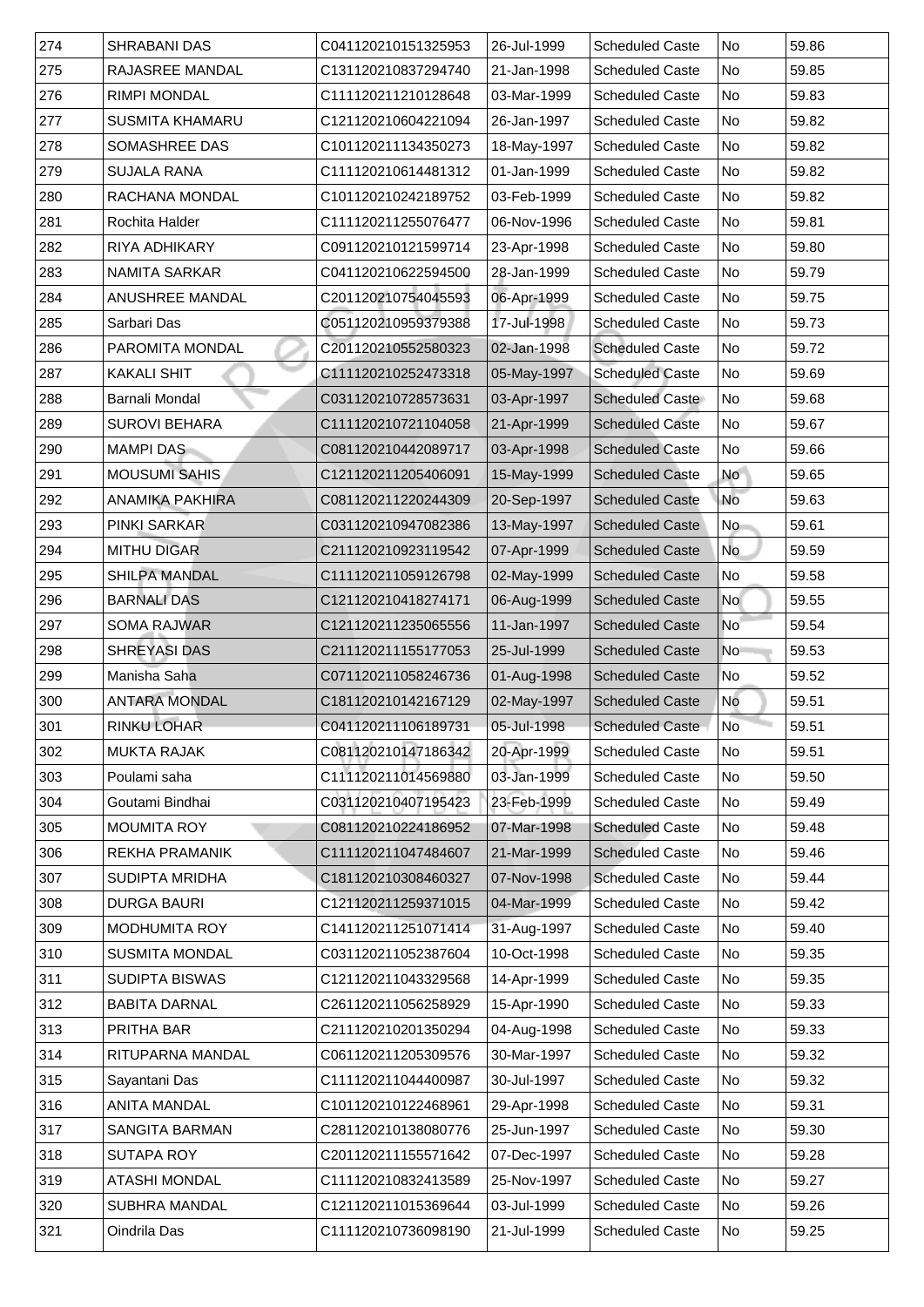| 322 | <b>SASWATI DAS</b>      | C131120210310579760 | 25-Apr-1998 | <b>Scheduled Caste</b> | No                       | 59.24 |
|-----|-------------------------|---------------------|-------------|------------------------|--------------------------|-------|
| 323 | <b>SWAGATA MAJHI</b>    | C141120211001348169 | 22-May-1998 | <b>Scheduled Caste</b> | No                       | 59.23 |
| 324 | <b>PIYASA SARKAR</b>    | C211120210623089751 | 15-Jul-1997 | <b>Scheduled Caste</b> | <b>No</b>                | 59.21 |
| 325 | <b>JYOTI DOLAI</b>      | C241120210639486679 | 03-Jan-1999 | <b>Scheduled Caste</b> | No                       | 59.21 |
| 326 | <b>ABUNA MONDAL</b>     | C211120210646107970 | 20-Apr-1999 | <b>Scheduled Caste</b> | <b>No</b>                | 59.20 |
| 327 | <b>HEMALATA ROY</b>     | C091120210624522125 | 30-Apr-1997 | <b>Scheduled Caste</b> | No                       | 59.19 |
| 328 | TUMPA MONDAL            | C121120210706507684 | 14-Sep-1999 | <b>Scheduled Caste</b> | No                       | 59.18 |
| 329 | <b>MAMONI MISTRY</b>    | C151120211039473450 | 27-Feb-1999 | <b>Scheduled Caste</b> | <b>No</b>                | 59.17 |
| 330 | <b>DRISHANI MOHANTA</b> | C261120211230066772 | 27-Apr-1999 | <b>Scheduled Caste</b> | <b>No</b>                | 59.16 |
| 331 | <b>PUJA BOURI</b>       | C211120210432218298 | 11-Apr-1998 | <b>Scheduled Caste</b> | <b>No</b>                | 59.13 |
| 332 | <b>Amrita Das</b>       | C081120210636332676 | 14-Aug-1999 | <b>Scheduled Caste</b> | No                       | 59.11 |
| 333 | <b>ARPITA SAMANTA</b>   | C081120211100248804 | 13-Nov-1998 | <b>Scheduled Caste</b> | <b>No</b>                | 59.08 |
| 334 | <b>RIMPA MALIK</b>      | C211120210535496236 | 22-Dec-1998 | <b>Scheduled Caste</b> | <b>No</b>                | 59.05 |
| 335 | <b>TRISHA MANDAL</b>    | C041120210355149493 | 10-Nov-1996 | <b>Scheduled Caste</b> | No                       | 59.04 |
| 336 | <b>ANKITA BISWAS</b>    | C051120211140336445 | 30-Jul-1998 | <b>Scheduled Caste</b> | <b>No</b>                | 59.04 |
| 337 | <b>RIMPA MANDAL</b>     | C111120210625349609 | 28-Jan-1999 | <b>Scheduled Caste</b> | No                       | 59.03 |
| 338 | TAGAR KARAK             | C231120211042419903 | 18-Feb-1999 | <b>Scheduled Caste</b> | No                       | 59.03 |
| 339 | <b>SANGITA MAL</b>      | C111120211045408824 | 10-Sep-1999 | <b>Scheduled Caste</b> | No                       | 59.02 |
| 340 | <b>TIASA BISWAS</b>     | C031120210107478084 | 22-Dec-1999 | <b>Scheduled Caste</b> | No                       | 59.02 |
| 341 | <b>SHOLANKI SARKAR</b>  | C211120210637501658 | 21-Aug-1997 | <b>Scheduled Caste</b> | No                       | 58.96 |
| 342 | <b>RUPA MONDAL</b>      | C211120211101017401 | 24-Dec-1997 | <b>Scheduled Caste</b> | No                       | 58.96 |
| 343 | <b>KEKA PANDIT</b>      | C211120210636415706 | 05-Oct-1997 | <b>Scheduled Caste</b> | No                       | 58.95 |
| 344 | <b>SRIJANA GADAILY</b>  | C031120211039544511 | 01-Nov-1995 | <b>Scheduled Caste</b> | <b>No</b>                | 58.94 |
| 345 | <b>DIPASHA SUNAM</b>    | C281120211037279985 | 23-Mar-1996 | <b>Scheduled Caste</b> | $\overline{\mathsf{No}}$ | 58.94 |
| 346 | <b>RUPALI BARMAN</b>    | C151120210752124615 | 03-Apr-1998 | <b>Scheduled Caste</b> | N <sub>o</sub>           | 58.93 |
| 347 | TUMPA RAJWAR            | C121120211132593309 | 09-Sep-1996 | <b>Scheduled Caste</b> | No                       | 58.89 |
| 348 | <b>APARNA MANDAL</b>    | C121120211115416902 | 16-Dec-1999 | <b>Scheduled Caste</b> | <b>No</b>                | 58.87 |
| 349 | <b>MITALI MANDAL</b>    | C081120211113435325 | 08-Sep-1996 | <b>Scheduled Caste</b> | No                       | 58.84 |
| 350 | PRIYANKA DHARA          | C081120211123208829 | 08-Feb-1997 | <b>Scheduled Caste</b> | No                       | 58.83 |
| 351 | JAYA BACHHAR            | C091120211221048228 | 01-May-1997 | <b>Scheduled Caste</b> | No                       | 58.83 |
| 352 | <b>SWAPNA SARKAR</b>    | C201120211208010187 | 15-Oct-1998 | <b>Scheduled Caste</b> | No                       | 58.82 |
| 353 | <b>SANCHITA MANDAL</b>  | C121120210221426812 | 16-Feb-1999 | <b>Scheduled Caste</b> | No                       | 58.82 |
| 354 | <b>Panchali Thakur</b>  | C101120210302049614 | 30-Apr-1999 | <b>Scheduled Caste</b> | No                       | 58.80 |
| 355 | <b>POLI BAIRAGI</b>     | C111120211114591742 | 17-Nov-1997 | <b>Scheduled Caste</b> | <b>No</b>                | 58.79 |
| 356 | <b>HAIMANTI PATRA</b>   | C121120210613486656 | 20-Oct-1997 | <b>Scheduled Caste</b> | No                       | 58.73 |
| 357 | <b>SUSMITA GHANTA</b>   | C111120210405234810 | 06-Mar-1998 | <b>Scheduled Caste</b> | No                       | 58.73 |
| 358 | NILANJANA ROY           | C081120210915186589 | 10-Sep-1998 | <b>Scheduled Caste</b> | No                       | 58.71 |
| 359 | <b>PRITILATA POREL</b>  | C211120210537020615 | 12-Jul-1998 | <b>Scheduled Caste</b> | No                       | 58.69 |
| 360 | <b>KAJAL DAS</b>        | C101120210343147895 | 29-Jul-1997 | <b>Scheduled Caste</b> | <b>No</b>                | 58.68 |
| 361 | <b>RUMKI BARMAN</b>     | C111120210724079776 | 24-Jul-1998 | <b>Scheduled Caste</b> | <b>No</b>                | 58.68 |
| 362 | <b>BEAUTY SAHA</b>      | C051120210947547049 | 11-Oct-1999 | <b>Scheduled Caste</b> | <b>No</b>                | 58.67 |
| 363 | <b>ROSHNI BARAILY</b>   | C091120211035552835 | 06-Mar-1997 | <b>Scheduled Caste</b> | No                       | 58.66 |
| 364 | <b>ANURADHA MANDAL</b>  | C061120211152543136 | 27-Apr-1998 | <b>Scheduled Caste</b> | No                       | 58.66 |
| 365 | neha mahato             | C031120210938212672 | 30-Sep-1997 | <b>Scheduled Caste</b> | No.                      | 58.64 |
| 366 | <b>BASANTI MIDYA</b>    | C071120210549433723 | 21-Jan-1999 | <b>Scheduled Caste</b> | No                       | 58.64 |
| 367 | <b>KOYEL BISWAS</b>     | C041120210645226968 | 13-Mar-1999 | <b>Scheduled Caste</b> | No                       | 58.62 |
| 368 | <b>RUMPA PRAMANIK</b>   | C201120210559566632 | 13-Oct-1997 | <b>Scheduled Caste</b> | No                       | 58.61 |
| 369 | <b>DULALI SARKAR</b>    | C121120210404261981 | 08-Nov-1997 | <b>Scheduled Caste</b> | No.                      | 58.60 |
|     |                         |                     |             |                        |                          |       |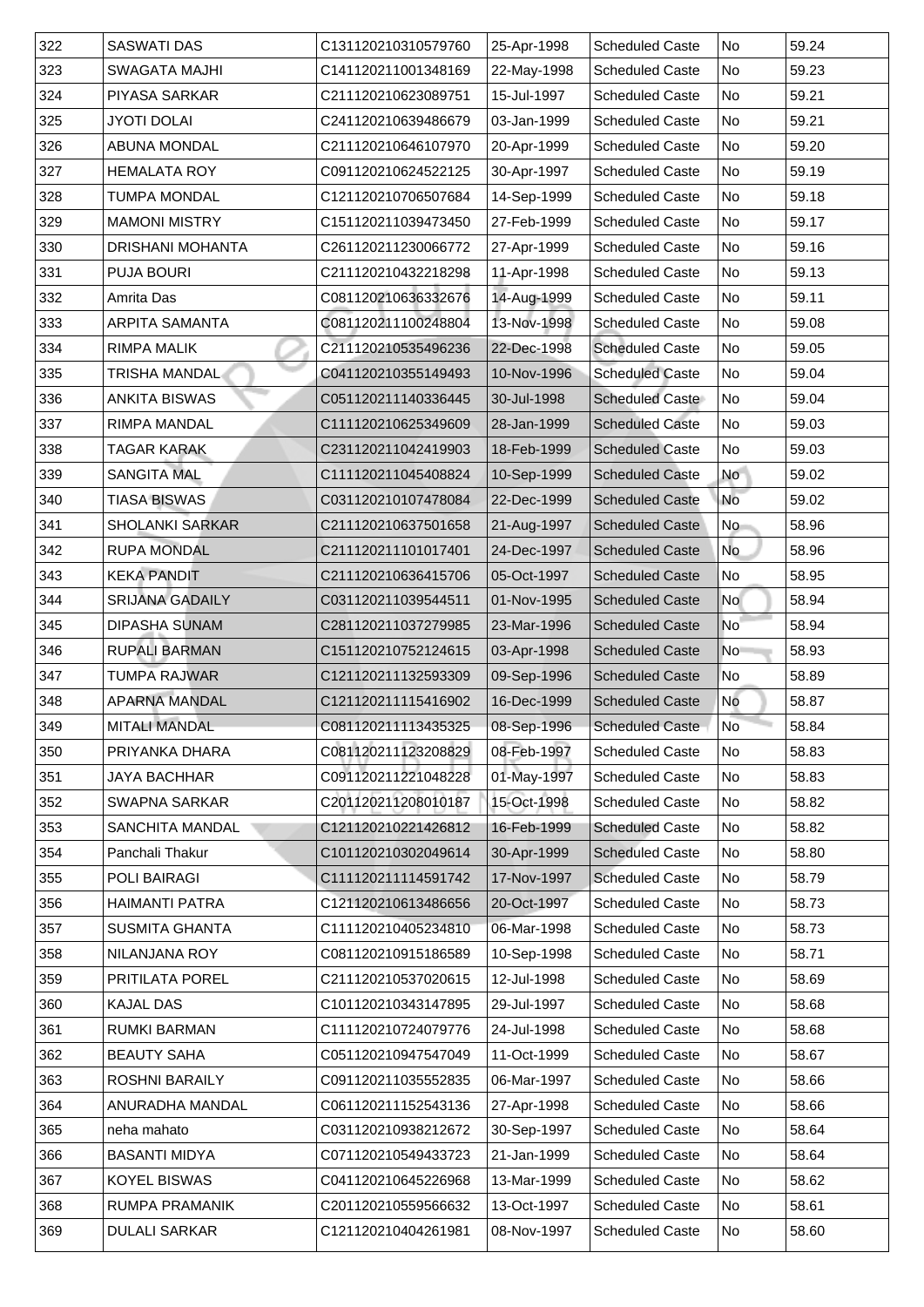| 371<br><b>SUCHISMITA MONDAL</b><br>20-Aug-1997<br><b>Scheduled Caste</b><br>No<br>58.58<br>C031120210337050566<br>372<br>Sabita Bag<br>No<br>58.58<br>C111120211021370429<br>03-Mar-1999<br><b>Scheduled Caste</b><br>373<br><b>JHUMPA MANGAL</b><br>No<br>28-Mar-1999<br>C111120211112033704<br><b>Scheduled Caste</b><br>58.58<br>374<br>No<br><b>SADHANA BERA</b><br>C061120210557309146<br>21-Jan-1998<br><b>Scheduled Caste</b><br>58.57<br>375<br><b>PALLABI HAIT</b><br>23-Apr-1999<br>No<br>58.56<br>C081120211109596091<br><b>Scheduled Caste</b><br>376<br>No<br><b>ARPITA MANDAL</b><br>C081120211032532021<br>26-Oct-1999<br>58.56<br><b>Scheduled Caste</b><br>377<br>Supriya Baidya<br>No<br>58.53<br>C201120211018038996<br>22-Jul-1998<br><b>Scheduled Caste</b><br>378<br><b>VEDASHREE RASAILY</b><br>No<br>12-Oct-1997<br>58.52<br>C031120211106546791<br><b>Scheduled Caste</b><br>379<br>No<br>58.52<br><b>SUTAPA SAHA</b><br>C151120210515214550<br>27-Oct-1997<br><b>Scheduled Caste</b><br>380<br>16-Sep-1997<br>No<br>C131120210338581415<br>58.51<br><b>MAMONI MANDAL</b><br><b>Scheduled Caste</b><br>381<br>Urbishri Mandal<br>No<br>C131120210646155049<br>04-Dec-1998<br><b>Scheduled Caste</b><br>58.45<br>382<br>C131120210215436851<br>04-Dec-1998<br>No<br><b>ANITA SAHIS</b><br><b>Scheduled Caste</b><br>58.41<br>383<br>58.41<br><b>SANTAMAYEE RAJWAR</b><br>N <sub>o</sub><br>C121120211050485488<br>25-Feb-1999<br><b>Scheduled Caste</b><br>384<br>No<br>58.41<br>TRISHA MAITY<br>C051120210744187830<br>18-Jul-1999<br><b>Scheduled Caste</b><br>385<br><b>INDRANI MONDAL</b><br>20-Nov-1997<br><b>Scheduled Caste</b><br>No<br>58.37<br>C041120211244183285<br>386<br><b>RIMA SINGHA</b><br>C291120211227122720<br>No<br>58.36<br>30-Mar-1996<br><b>Scheduled Caste</b><br>387<br>58.33<br><b>SATHI BARAGA</b><br>No<br>C121120210541313718<br>20-Jun-1996<br><b>Scheduled Caste</b><br>388<br><b>No</b><br>58.32<br><b>SUMANA MALIK</b><br>C121120211211102728<br>09-Feb-1999<br><b>Scheduled Caste</b><br>389<br><b>PUJA BAURI</b><br><b>Scheduled Caste</b><br><b>No</b><br>58.32<br>C041120210312124394<br>01-Jan-2000<br>390<br><b>PUJA DAS</b><br>No<br>19-Feb-1999<br>58.31<br>C071120210608596165<br><b>Scheduled Caste</b><br>391<br><b>PUJA SINGHA</b><br>No<br>58.28<br>30-Aug-1997<br>C201120210805313495<br><b>Scheduled Caste</b><br>392<br><b>KRISHNA BAURI</b><br>20-Sep-1997<br>No<br>58.25<br>C121120211109553497<br><b>Scheduled Caste</b><br>393<br>C041120210554129392<br><b>Scheduled Caste</b><br>58.24<br>Anushree Saha<br>10-Jul-1997<br>$\overline{\mathsf{No}}$<br>394<br><b>Antara Mallick</b><br>12-Aug-1999<br>58.23<br>C111120211238234022<br><b>Scheduled Caste</b><br>No<br>395<br>14-Sep-1997<br>58.22<br><b>PRATIMA TIRWA</b><br>C101120210223305886<br><b>Scheduled Caste</b><br> No<br>396<br><b>AVISIKTA RAY</b><br>No<br>58.21<br>C141120210103158340<br>21-Jul-1999<br><b>Scheduled Caste</b><br>No <sup>-</sup><br>397<br><b>SRABANTI HALDER</b><br>C211120210225049578<br>23-Jan-1997<br>58.20<br><b>Scheduled Caste</b><br>398<br>58.20<br>Anushree Bar<br>C051120211215353708<br>19-Oct-1998<br><b>Scheduled Caste</b><br>No<br>399<br>58.19<br>C101120211041319471<br>16-Mar-1998<br>No<br>JAYA RAJAK<br><b>Scheduled Caste</b><br>400<br>58.15<br><b>RIMA MONDAL</b><br>27-Nov-1997<br>No<br>C081120211144500793<br><b>Scheduled Caste</b><br>401<br>Arindita Bera<br>31-Oct-1998<br><b>Scheduled Caste</b><br>No<br>58.15<br>C051120210948429496<br>402<br>58.15<br><b>SOMA DAS</b><br>No<br>C081120210449272515<br>20-Nov-1999<br><b>Scheduled Caste</b><br>403<br>No<br>58.13<br><b>ARPITA SARKAR</b><br>C091120210408363239<br>22-Jan-1999<br><b>Scheduled Caste</b><br>404<br>No<br>58.11<br><b>SOMA MANDAL</b><br>C111120210640062593<br>06-Dec-1999<br><b>Scheduled Caste</b><br>405<br><b>SHILPA MANDAL</b><br>No<br>58.10<br>C111120210702086204<br>14-Jun-1998<br><b>Scheduled Caste</b><br>406<br>No<br><b>DONI DAS</b><br>58.09<br><b>Scheduled Caste</b><br>C211120211254249469<br>11-Oct-1997<br>407<br>58.09<br><b>PARBATI MANDAL</b><br>No<br>C171120211022495871<br>15-Mar-1999<br><b>Scheduled Caste</b><br>408<br>No<br>58.08<br>Subhashree Shit<br>C131120210648585648<br><b>Scheduled Caste</b><br>29-Jun-1997<br>409<br><b>MONIDIPA BAG</b><br>No<br>58.01<br>C211120210345194463<br>21-Mar-1999<br><b>Scheduled Caste</b><br>410<br>No<br>57.97<br><b>ANAMIKA TARAFDAR</b><br>C101120211036162752<br><b>Scheduled Caste</b><br>25-Mar-1998<br><b>BHABANI MONDAL</b><br>411<br>C111120211142227405<br>15-May-1998<br><b>Scheduled Caste</b><br>No<br>57.96<br>$ 412\rangle$<br>57.96<br><b>IMASHREE SARKAR</b><br>14-Jun-1998<br><b>Scheduled Caste</b><br>No<br>C111120210356098284<br>413<br><b>SHASHTI ROY</b><br>09-Aug-1997<br><b>Scheduled Caste</b><br>No<br>C091120210215004861<br>57.90<br>414<br>No<br>Trishna Gazmer<br>22-Jan-1998<br><b>Scheduled Caste</b><br>57.88<br>C031120211054058600<br>415<br>No<br>57.88<br><b>SUSMITA MONDAL</b><br>C041120210653167462<br>17-Mar-1999<br><b>Scheduled Caste</b><br>416<br><b>RIMPA GAYEN</b><br>18-Oct-1998<br>No<br>57.86<br>C111120210959088660<br><b>Scheduled Caste</b><br>417<br><b>MOUSUMI BAR</b><br>11-Mar-1999<br><b>Scheduled Caste</b><br>No<br>57.85<br>C071120210623022776 | 370 | <b>SUJATA PRAMANIK</b> | C111120210953516099 | 19-Aug-1997 | <b>Scheduled Caste</b> | <b>No</b> | 58.59 |
|--------------------------------------------------------------------------------------------------------------------------------------------------------------------------------------------------------------------------------------------------------------------------------------------------------------------------------------------------------------------------------------------------------------------------------------------------------------------------------------------------------------------------------------------------------------------------------------------------------------------------------------------------------------------------------------------------------------------------------------------------------------------------------------------------------------------------------------------------------------------------------------------------------------------------------------------------------------------------------------------------------------------------------------------------------------------------------------------------------------------------------------------------------------------------------------------------------------------------------------------------------------------------------------------------------------------------------------------------------------------------------------------------------------------------------------------------------------------------------------------------------------------------------------------------------------------------------------------------------------------------------------------------------------------------------------------------------------------------------------------------------------------------------------------------------------------------------------------------------------------------------------------------------------------------------------------------------------------------------------------------------------------------------------------------------------------------------------------------------------------------------------------------------------------------------------------------------------------------------------------------------------------------------------------------------------------------------------------------------------------------------------------------------------------------------------------------------------------------------------------------------------------------------------------------------------------------------------------------------------------------------------------------------------------------------------------------------------------------------------------------------------------------------------------------------------------------------------------------------------------------------------------------------------------------------------------------------------------------------------------------------------------------------------------------------------------------------------------------------------------------------------------------------------------------------------------------------------------------------------------------------------------------------------------------------------------------------------------------------------------------------------------------------------------------------------------------------------------------------------------------------------------------------------------------------------------------------------------------------------------------------------------------------------------------------------------------------------------------------------------------------------------------------------------------------------------------------------------------------------------------------------------------------------------------------------------------------------------------------------------------------------------------------------------------------------------------------------------------------------------------------------------------------------------------------------------------------------------------------------------------------------------------------------------------------------------------------------------------------------------------------------------------------------------------------------------------------------------------------------------------------------------------------------------------------------------------------------------------------------------------------------------------------------------------------------------------------------------------------------------------------------------------------------------------------------------------------------------------------------------------------------------------------------------------------------------------------------------------------------------------------------------------------------------------------------------------------------------------------------------------------------------------------------------------------------------------------------------------------------------------------------------------------------------------------------------------------------------------------------|-----|------------------------|---------------------|-------------|------------------------|-----------|-------|
|                                                                                                                                                                                                                                                                                                                                                                                                                                                                                                                                                                                                                                                                                                                                                                                                                                                                                                                                                                                                                                                                                                                                                                                                                                                                                                                                                                                                                                                                                                                                                                                                                                                                                                                                                                                                                                                                                                                                                                                                                                                                                                                                                                                                                                                                                                                                                                                                                                                                                                                                                                                                                                                                                                                                                                                                                                                                                                                                                                                                                                                                                                                                                                                                                                                                                                                                                                                                                                                                                                                                                                                                                                                                                                                                                                                                                                                                                                                                                                                                                                                                                                                                                                                                                                                                                                                                                                                                                                                                                                                                                                                                                                                                                                                                                                                                                                                                                                                                                                                                                                                                                                                                                                                                                                                                                                                                                              |     |                        |                     |             |                        |           |       |
|                                                                                                                                                                                                                                                                                                                                                                                                                                                                                                                                                                                                                                                                                                                                                                                                                                                                                                                                                                                                                                                                                                                                                                                                                                                                                                                                                                                                                                                                                                                                                                                                                                                                                                                                                                                                                                                                                                                                                                                                                                                                                                                                                                                                                                                                                                                                                                                                                                                                                                                                                                                                                                                                                                                                                                                                                                                                                                                                                                                                                                                                                                                                                                                                                                                                                                                                                                                                                                                                                                                                                                                                                                                                                                                                                                                                                                                                                                                                                                                                                                                                                                                                                                                                                                                                                                                                                                                                                                                                                                                                                                                                                                                                                                                                                                                                                                                                                                                                                                                                                                                                                                                                                                                                                                                                                                                                                              |     |                        |                     |             |                        |           |       |
|                                                                                                                                                                                                                                                                                                                                                                                                                                                                                                                                                                                                                                                                                                                                                                                                                                                                                                                                                                                                                                                                                                                                                                                                                                                                                                                                                                                                                                                                                                                                                                                                                                                                                                                                                                                                                                                                                                                                                                                                                                                                                                                                                                                                                                                                                                                                                                                                                                                                                                                                                                                                                                                                                                                                                                                                                                                                                                                                                                                                                                                                                                                                                                                                                                                                                                                                                                                                                                                                                                                                                                                                                                                                                                                                                                                                                                                                                                                                                                                                                                                                                                                                                                                                                                                                                                                                                                                                                                                                                                                                                                                                                                                                                                                                                                                                                                                                                                                                                                                                                                                                                                                                                                                                                                                                                                                                                              |     |                        |                     |             |                        |           |       |
|                                                                                                                                                                                                                                                                                                                                                                                                                                                                                                                                                                                                                                                                                                                                                                                                                                                                                                                                                                                                                                                                                                                                                                                                                                                                                                                                                                                                                                                                                                                                                                                                                                                                                                                                                                                                                                                                                                                                                                                                                                                                                                                                                                                                                                                                                                                                                                                                                                                                                                                                                                                                                                                                                                                                                                                                                                                                                                                                                                                                                                                                                                                                                                                                                                                                                                                                                                                                                                                                                                                                                                                                                                                                                                                                                                                                                                                                                                                                                                                                                                                                                                                                                                                                                                                                                                                                                                                                                                                                                                                                                                                                                                                                                                                                                                                                                                                                                                                                                                                                                                                                                                                                                                                                                                                                                                                                                              |     |                        |                     |             |                        |           |       |
|                                                                                                                                                                                                                                                                                                                                                                                                                                                                                                                                                                                                                                                                                                                                                                                                                                                                                                                                                                                                                                                                                                                                                                                                                                                                                                                                                                                                                                                                                                                                                                                                                                                                                                                                                                                                                                                                                                                                                                                                                                                                                                                                                                                                                                                                                                                                                                                                                                                                                                                                                                                                                                                                                                                                                                                                                                                                                                                                                                                                                                                                                                                                                                                                                                                                                                                                                                                                                                                                                                                                                                                                                                                                                                                                                                                                                                                                                                                                                                                                                                                                                                                                                                                                                                                                                                                                                                                                                                                                                                                                                                                                                                                                                                                                                                                                                                                                                                                                                                                                                                                                                                                                                                                                                                                                                                                                                              |     |                        |                     |             |                        |           |       |
|                                                                                                                                                                                                                                                                                                                                                                                                                                                                                                                                                                                                                                                                                                                                                                                                                                                                                                                                                                                                                                                                                                                                                                                                                                                                                                                                                                                                                                                                                                                                                                                                                                                                                                                                                                                                                                                                                                                                                                                                                                                                                                                                                                                                                                                                                                                                                                                                                                                                                                                                                                                                                                                                                                                                                                                                                                                                                                                                                                                                                                                                                                                                                                                                                                                                                                                                                                                                                                                                                                                                                                                                                                                                                                                                                                                                                                                                                                                                                                                                                                                                                                                                                                                                                                                                                                                                                                                                                                                                                                                                                                                                                                                                                                                                                                                                                                                                                                                                                                                                                                                                                                                                                                                                                                                                                                                                                              |     |                        |                     |             |                        |           |       |
|                                                                                                                                                                                                                                                                                                                                                                                                                                                                                                                                                                                                                                                                                                                                                                                                                                                                                                                                                                                                                                                                                                                                                                                                                                                                                                                                                                                                                                                                                                                                                                                                                                                                                                                                                                                                                                                                                                                                                                                                                                                                                                                                                                                                                                                                                                                                                                                                                                                                                                                                                                                                                                                                                                                                                                                                                                                                                                                                                                                                                                                                                                                                                                                                                                                                                                                                                                                                                                                                                                                                                                                                                                                                                                                                                                                                                                                                                                                                                                                                                                                                                                                                                                                                                                                                                                                                                                                                                                                                                                                                                                                                                                                                                                                                                                                                                                                                                                                                                                                                                                                                                                                                                                                                                                                                                                                                                              |     |                        |                     |             |                        |           |       |
|                                                                                                                                                                                                                                                                                                                                                                                                                                                                                                                                                                                                                                                                                                                                                                                                                                                                                                                                                                                                                                                                                                                                                                                                                                                                                                                                                                                                                                                                                                                                                                                                                                                                                                                                                                                                                                                                                                                                                                                                                                                                                                                                                                                                                                                                                                                                                                                                                                                                                                                                                                                                                                                                                                                                                                                                                                                                                                                                                                                                                                                                                                                                                                                                                                                                                                                                                                                                                                                                                                                                                                                                                                                                                                                                                                                                                                                                                                                                                                                                                                                                                                                                                                                                                                                                                                                                                                                                                                                                                                                                                                                                                                                                                                                                                                                                                                                                                                                                                                                                                                                                                                                                                                                                                                                                                                                                                              |     |                        |                     |             |                        |           |       |
|                                                                                                                                                                                                                                                                                                                                                                                                                                                                                                                                                                                                                                                                                                                                                                                                                                                                                                                                                                                                                                                                                                                                                                                                                                                                                                                                                                                                                                                                                                                                                                                                                                                                                                                                                                                                                                                                                                                                                                                                                                                                                                                                                                                                                                                                                                                                                                                                                                                                                                                                                                                                                                                                                                                                                                                                                                                                                                                                                                                                                                                                                                                                                                                                                                                                                                                                                                                                                                                                                                                                                                                                                                                                                                                                                                                                                                                                                                                                                                                                                                                                                                                                                                                                                                                                                                                                                                                                                                                                                                                                                                                                                                                                                                                                                                                                                                                                                                                                                                                                                                                                                                                                                                                                                                                                                                                                                              |     |                        |                     |             |                        |           |       |
|                                                                                                                                                                                                                                                                                                                                                                                                                                                                                                                                                                                                                                                                                                                                                                                                                                                                                                                                                                                                                                                                                                                                                                                                                                                                                                                                                                                                                                                                                                                                                                                                                                                                                                                                                                                                                                                                                                                                                                                                                                                                                                                                                                                                                                                                                                                                                                                                                                                                                                                                                                                                                                                                                                                                                                                                                                                                                                                                                                                                                                                                                                                                                                                                                                                                                                                                                                                                                                                                                                                                                                                                                                                                                                                                                                                                                                                                                                                                                                                                                                                                                                                                                                                                                                                                                                                                                                                                                                                                                                                                                                                                                                                                                                                                                                                                                                                                                                                                                                                                                                                                                                                                                                                                                                                                                                                                                              |     |                        |                     |             |                        |           |       |
|                                                                                                                                                                                                                                                                                                                                                                                                                                                                                                                                                                                                                                                                                                                                                                                                                                                                                                                                                                                                                                                                                                                                                                                                                                                                                                                                                                                                                                                                                                                                                                                                                                                                                                                                                                                                                                                                                                                                                                                                                                                                                                                                                                                                                                                                                                                                                                                                                                                                                                                                                                                                                                                                                                                                                                                                                                                                                                                                                                                                                                                                                                                                                                                                                                                                                                                                                                                                                                                                                                                                                                                                                                                                                                                                                                                                                                                                                                                                                                                                                                                                                                                                                                                                                                                                                                                                                                                                                                                                                                                                                                                                                                                                                                                                                                                                                                                                                                                                                                                                                                                                                                                                                                                                                                                                                                                                                              |     |                        |                     |             |                        |           |       |
|                                                                                                                                                                                                                                                                                                                                                                                                                                                                                                                                                                                                                                                                                                                                                                                                                                                                                                                                                                                                                                                                                                                                                                                                                                                                                                                                                                                                                                                                                                                                                                                                                                                                                                                                                                                                                                                                                                                                                                                                                                                                                                                                                                                                                                                                                                                                                                                                                                                                                                                                                                                                                                                                                                                                                                                                                                                                                                                                                                                                                                                                                                                                                                                                                                                                                                                                                                                                                                                                                                                                                                                                                                                                                                                                                                                                                                                                                                                                                                                                                                                                                                                                                                                                                                                                                                                                                                                                                                                                                                                                                                                                                                                                                                                                                                                                                                                                                                                                                                                                                                                                                                                                                                                                                                                                                                                                                              |     |                        |                     |             |                        |           |       |
|                                                                                                                                                                                                                                                                                                                                                                                                                                                                                                                                                                                                                                                                                                                                                                                                                                                                                                                                                                                                                                                                                                                                                                                                                                                                                                                                                                                                                                                                                                                                                                                                                                                                                                                                                                                                                                                                                                                                                                                                                                                                                                                                                                                                                                                                                                                                                                                                                                                                                                                                                                                                                                                                                                                                                                                                                                                                                                                                                                                                                                                                                                                                                                                                                                                                                                                                                                                                                                                                                                                                                                                                                                                                                                                                                                                                                                                                                                                                                                                                                                                                                                                                                                                                                                                                                                                                                                                                                                                                                                                                                                                                                                                                                                                                                                                                                                                                                                                                                                                                                                                                                                                                                                                                                                                                                                                                                              |     |                        |                     |             |                        |           |       |
|                                                                                                                                                                                                                                                                                                                                                                                                                                                                                                                                                                                                                                                                                                                                                                                                                                                                                                                                                                                                                                                                                                                                                                                                                                                                                                                                                                                                                                                                                                                                                                                                                                                                                                                                                                                                                                                                                                                                                                                                                                                                                                                                                                                                                                                                                                                                                                                                                                                                                                                                                                                                                                                                                                                                                                                                                                                                                                                                                                                                                                                                                                                                                                                                                                                                                                                                                                                                                                                                                                                                                                                                                                                                                                                                                                                                                                                                                                                                                                                                                                                                                                                                                                                                                                                                                                                                                                                                                                                                                                                                                                                                                                                                                                                                                                                                                                                                                                                                                                                                                                                                                                                                                                                                                                                                                                                                                              |     |                        |                     |             |                        |           |       |
|                                                                                                                                                                                                                                                                                                                                                                                                                                                                                                                                                                                                                                                                                                                                                                                                                                                                                                                                                                                                                                                                                                                                                                                                                                                                                                                                                                                                                                                                                                                                                                                                                                                                                                                                                                                                                                                                                                                                                                                                                                                                                                                                                                                                                                                                                                                                                                                                                                                                                                                                                                                                                                                                                                                                                                                                                                                                                                                                                                                                                                                                                                                                                                                                                                                                                                                                                                                                                                                                                                                                                                                                                                                                                                                                                                                                                                                                                                                                                                                                                                                                                                                                                                                                                                                                                                                                                                                                                                                                                                                                                                                                                                                                                                                                                                                                                                                                                                                                                                                                                                                                                                                                                                                                                                                                                                                                                              |     |                        |                     |             |                        |           |       |
|                                                                                                                                                                                                                                                                                                                                                                                                                                                                                                                                                                                                                                                                                                                                                                                                                                                                                                                                                                                                                                                                                                                                                                                                                                                                                                                                                                                                                                                                                                                                                                                                                                                                                                                                                                                                                                                                                                                                                                                                                                                                                                                                                                                                                                                                                                                                                                                                                                                                                                                                                                                                                                                                                                                                                                                                                                                                                                                                                                                                                                                                                                                                                                                                                                                                                                                                                                                                                                                                                                                                                                                                                                                                                                                                                                                                                                                                                                                                                                                                                                                                                                                                                                                                                                                                                                                                                                                                                                                                                                                                                                                                                                                                                                                                                                                                                                                                                                                                                                                                                                                                                                                                                                                                                                                                                                                                                              |     |                        |                     |             |                        |           |       |
|                                                                                                                                                                                                                                                                                                                                                                                                                                                                                                                                                                                                                                                                                                                                                                                                                                                                                                                                                                                                                                                                                                                                                                                                                                                                                                                                                                                                                                                                                                                                                                                                                                                                                                                                                                                                                                                                                                                                                                                                                                                                                                                                                                                                                                                                                                                                                                                                                                                                                                                                                                                                                                                                                                                                                                                                                                                                                                                                                                                                                                                                                                                                                                                                                                                                                                                                                                                                                                                                                                                                                                                                                                                                                                                                                                                                                                                                                                                                                                                                                                                                                                                                                                                                                                                                                                                                                                                                                                                                                                                                                                                                                                                                                                                                                                                                                                                                                                                                                                                                                                                                                                                                                                                                                                                                                                                                                              |     |                        |                     |             |                        |           |       |
|                                                                                                                                                                                                                                                                                                                                                                                                                                                                                                                                                                                                                                                                                                                                                                                                                                                                                                                                                                                                                                                                                                                                                                                                                                                                                                                                                                                                                                                                                                                                                                                                                                                                                                                                                                                                                                                                                                                                                                                                                                                                                                                                                                                                                                                                                                                                                                                                                                                                                                                                                                                                                                                                                                                                                                                                                                                                                                                                                                                                                                                                                                                                                                                                                                                                                                                                                                                                                                                                                                                                                                                                                                                                                                                                                                                                                                                                                                                                                                                                                                                                                                                                                                                                                                                                                                                                                                                                                                                                                                                                                                                                                                                                                                                                                                                                                                                                                                                                                                                                                                                                                                                                                                                                                                                                                                                                                              |     |                        |                     |             |                        |           |       |
|                                                                                                                                                                                                                                                                                                                                                                                                                                                                                                                                                                                                                                                                                                                                                                                                                                                                                                                                                                                                                                                                                                                                                                                                                                                                                                                                                                                                                                                                                                                                                                                                                                                                                                                                                                                                                                                                                                                                                                                                                                                                                                                                                                                                                                                                                                                                                                                                                                                                                                                                                                                                                                                                                                                                                                                                                                                                                                                                                                                                                                                                                                                                                                                                                                                                                                                                                                                                                                                                                                                                                                                                                                                                                                                                                                                                                                                                                                                                                                                                                                                                                                                                                                                                                                                                                                                                                                                                                                                                                                                                                                                                                                                                                                                                                                                                                                                                                                                                                                                                                                                                                                                                                                                                                                                                                                                                                              |     |                        |                     |             |                        |           |       |
|                                                                                                                                                                                                                                                                                                                                                                                                                                                                                                                                                                                                                                                                                                                                                                                                                                                                                                                                                                                                                                                                                                                                                                                                                                                                                                                                                                                                                                                                                                                                                                                                                                                                                                                                                                                                                                                                                                                                                                                                                                                                                                                                                                                                                                                                                                                                                                                                                                                                                                                                                                                                                                                                                                                                                                                                                                                                                                                                                                                                                                                                                                                                                                                                                                                                                                                                                                                                                                                                                                                                                                                                                                                                                                                                                                                                                                                                                                                                                                                                                                                                                                                                                                                                                                                                                                                                                                                                                                                                                                                                                                                                                                                                                                                                                                                                                                                                                                                                                                                                                                                                                                                                                                                                                                                                                                                                                              |     |                        |                     |             |                        |           |       |
|                                                                                                                                                                                                                                                                                                                                                                                                                                                                                                                                                                                                                                                                                                                                                                                                                                                                                                                                                                                                                                                                                                                                                                                                                                                                                                                                                                                                                                                                                                                                                                                                                                                                                                                                                                                                                                                                                                                                                                                                                                                                                                                                                                                                                                                                                                                                                                                                                                                                                                                                                                                                                                                                                                                                                                                                                                                                                                                                                                                                                                                                                                                                                                                                                                                                                                                                                                                                                                                                                                                                                                                                                                                                                                                                                                                                                                                                                                                                                                                                                                                                                                                                                                                                                                                                                                                                                                                                                                                                                                                                                                                                                                                                                                                                                                                                                                                                                                                                                                                                                                                                                                                                                                                                                                                                                                                                                              |     |                        |                     |             |                        |           |       |
|                                                                                                                                                                                                                                                                                                                                                                                                                                                                                                                                                                                                                                                                                                                                                                                                                                                                                                                                                                                                                                                                                                                                                                                                                                                                                                                                                                                                                                                                                                                                                                                                                                                                                                                                                                                                                                                                                                                                                                                                                                                                                                                                                                                                                                                                                                                                                                                                                                                                                                                                                                                                                                                                                                                                                                                                                                                                                                                                                                                                                                                                                                                                                                                                                                                                                                                                                                                                                                                                                                                                                                                                                                                                                                                                                                                                                                                                                                                                                                                                                                                                                                                                                                                                                                                                                                                                                                                                                                                                                                                                                                                                                                                                                                                                                                                                                                                                                                                                                                                                                                                                                                                                                                                                                                                                                                                                                              |     |                        |                     |             |                        |           |       |
|                                                                                                                                                                                                                                                                                                                                                                                                                                                                                                                                                                                                                                                                                                                                                                                                                                                                                                                                                                                                                                                                                                                                                                                                                                                                                                                                                                                                                                                                                                                                                                                                                                                                                                                                                                                                                                                                                                                                                                                                                                                                                                                                                                                                                                                                                                                                                                                                                                                                                                                                                                                                                                                                                                                                                                                                                                                                                                                                                                                                                                                                                                                                                                                                                                                                                                                                                                                                                                                                                                                                                                                                                                                                                                                                                                                                                                                                                                                                                                                                                                                                                                                                                                                                                                                                                                                                                                                                                                                                                                                                                                                                                                                                                                                                                                                                                                                                                                                                                                                                                                                                                                                                                                                                                                                                                                                                                              |     |                        |                     |             |                        |           |       |
|                                                                                                                                                                                                                                                                                                                                                                                                                                                                                                                                                                                                                                                                                                                                                                                                                                                                                                                                                                                                                                                                                                                                                                                                                                                                                                                                                                                                                                                                                                                                                                                                                                                                                                                                                                                                                                                                                                                                                                                                                                                                                                                                                                                                                                                                                                                                                                                                                                                                                                                                                                                                                                                                                                                                                                                                                                                                                                                                                                                                                                                                                                                                                                                                                                                                                                                                                                                                                                                                                                                                                                                                                                                                                                                                                                                                                                                                                                                                                                                                                                                                                                                                                                                                                                                                                                                                                                                                                                                                                                                                                                                                                                                                                                                                                                                                                                                                                                                                                                                                                                                                                                                                                                                                                                                                                                                                                              |     |                        |                     |             |                        |           |       |
|                                                                                                                                                                                                                                                                                                                                                                                                                                                                                                                                                                                                                                                                                                                                                                                                                                                                                                                                                                                                                                                                                                                                                                                                                                                                                                                                                                                                                                                                                                                                                                                                                                                                                                                                                                                                                                                                                                                                                                                                                                                                                                                                                                                                                                                                                                                                                                                                                                                                                                                                                                                                                                                                                                                                                                                                                                                                                                                                                                                                                                                                                                                                                                                                                                                                                                                                                                                                                                                                                                                                                                                                                                                                                                                                                                                                                                                                                                                                                                                                                                                                                                                                                                                                                                                                                                                                                                                                                                                                                                                                                                                                                                                                                                                                                                                                                                                                                                                                                                                                                                                                                                                                                                                                                                                                                                                                                              |     |                        |                     |             |                        |           |       |
|                                                                                                                                                                                                                                                                                                                                                                                                                                                                                                                                                                                                                                                                                                                                                                                                                                                                                                                                                                                                                                                                                                                                                                                                                                                                                                                                                                                                                                                                                                                                                                                                                                                                                                                                                                                                                                                                                                                                                                                                                                                                                                                                                                                                                                                                                                                                                                                                                                                                                                                                                                                                                                                                                                                                                                                                                                                                                                                                                                                                                                                                                                                                                                                                                                                                                                                                                                                                                                                                                                                                                                                                                                                                                                                                                                                                                                                                                                                                                                                                                                                                                                                                                                                                                                                                                                                                                                                                                                                                                                                                                                                                                                                                                                                                                                                                                                                                                                                                                                                                                                                                                                                                                                                                                                                                                                                                                              |     |                        |                     |             |                        |           |       |
|                                                                                                                                                                                                                                                                                                                                                                                                                                                                                                                                                                                                                                                                                                                                                                                                                                                                                                                                                                                                                                                                                                                                                                                                                                                                                                                                                                                                                                                                                                                                                                                                                                                                                                                                                                                                                                                                                                                                                                                                                                                                                                                                                                                                                                                                                                                                                                                                                                                                                                                                                                                                                                                                                                                                                                                                                                                                                                                                                                                                                                                                                                                                                                                                                                                                                                                                                                                                                                                                                                                                                                                                                                                                                                                                                                                                                                                                                                                                                                                                                                                                                                                                                                                                                                                                                                                                                                                                                                                                                                                                                                                                                                                                                                                                                                                                                                                                                                                                                                                                                                                                                                                                                                                                                                                                                                                                                              |     |                        |                     |             |                        |           |       |
|                                                                                                                                                                                                                                                                                                                                                                                                                                                                                                                                                                                                                                                                                                                                                                                                                                                                                                                                                                                                                                                                                                                                                                                                                                                                                                                                                                                                                                                                                                                                                                                                                                                                                                                                                                                                                                                                                                                                                                                                                                                                                                                                                                                                                                                                                                                                                                                                                                                                                                                                                                                                                                                                                                                                                                                                                                                                                                                                                                                                                                                                                                                                                                                                                                                                                                                                                                                                                                                                                                                                                                                                                                                                                                                                                                                                                                                                                                                                                                                                                                                                                                                                                                                                                                                                                                                                                                                                                                                                                                                                                                                                                                                                                                                                                                                                                                                                                                                                                                                                                                                                                                                                                                                                                                                                                                                                                              |     |                        |                     |             |                        |           |       |
|                                                                                                                                                                                                                                                                                                                                                                                                                                                                                                                                                                                                                                                                                                                                                                                                                                                                                                                                                                                                                                                                                                                                                                                                                                                                                                                                                                                                                                                                                                                                                                                                                                                                                                                                                                                                                                                                                                                                                                                                                                                                                                                                                                                                                                                                                                                                                                                                                                                                                                                                                                                                                                                                                                                                                                                                                                                                                                                                                                                                                                                                                                                                                                                                                                                                                                                                                                                                                                                                                                                                                                                                                                                                                                                                                                                                                                                                                                                                                                                                                                                                                                                                                                                                                                                                                                                                                                                                                                                                                                                                                                                                                                                                                                                                                                                                                                                                                                                                                                                                                                                                                                                                                                                                                                                                                                                                                              |     |                        |                     |             |                        |           |       |
|                                                                                                                                                                                                                                                                                                                                                                                                                                                                                                                                                                                                                                                                                                                                                                                                                                                                                                                                                                                                                                                                                                                                                                                                                                                                                                                                                                                                                                                                                                                                                                                                                                                                                                                                                                                                                                                                                                                                                                                                                                                                                                                                                                                                                                                                                                                                                                                                                                                                                                                                                                                                                                                                                                                                                                                                                                                                                                                                                                                                                                                                                                                                                                                                                                                                                                                                                                                                                                                                                                                                                                                                                                                                                                                                                                                                                                                                                                                                                                                                                                                                                                                                                                                                                                                                                                                                                                                                                                                                                                                                                                                                                                                                                                                                                                                                                                                                                                                                                                                                                                                                                                                                                                                                                                                                                                                                                              |     |                        |                     |             |                        |           |       |
|                                                                                                                                                                                                                                                                                                                                                                                                                                                                                                                                                                                                                                                                                                                                                                                                                                                                                                                                                                                                                                                                                                                                                                                                                                                                                                                                                                                                                                                                                                                                                                                                                                                                                                                                                                                                                                                                                                                                                                                                                                                                                                                                                                                                                                                                                                                                                                                                                                                                                                                                                                                                                                                                                                                                                                                                                                                                                                                                                                                                                                                                                                                                                                                                                                                                                                                                                                                                                                                                                                                                                                                                                                                                                                                                                                                                                                                                                                                                                                                                                                                                                                                                                                                                                                                                                                                                                                                                                                                                                                                                                                                                                                                                                                                                                                                                                                                                                                                                                                                                                                                                                                                                                                                                                                                                                                                                                              |     |                        |                     |             |                        |           |       |
|                                                                                                                                                                                                                                                                                                                                                                                                                                                                                                                                                                                                                                                                                                                                                                                                                                                                                                                                                                                                                                                                                                                                                                                                                                                                                                                                                                                                                                                                                                                                                                                                                                                                                                                                                                                                                                                                                                                                                                                                                                                                                                                                                                                                                                                                                                                                                                                                                                                                                                                                                                                                                                                                                                                                                                                                                                                                                                                                                                                                                                                                                                                                                                                                                                                                                                                                                                                                                                                                                                                                                                                                                                                                                                                                                                                                                                                                                                                                                                                                                                                                                                                                                                                                                                                                                                                                                                                                                                                                                                                                                                                                                                                                                                                                                                                                                                                                                                                                                                                                                                                                                                                                                                                                                                                                                                                                                              |     |                        |                     |             |                        |           |       |
|                                                                                                                                                                                                                                                                                                                                                                                                                                                                                                                                                                                                                                                                                                                                                                                                                                                                                                                                                                                                                                                                                                                                                                                                                                                                                                                                                                                                                                                                                                                                                                                                                                                                                                                                                                                                                                                                                                                                                                                                                                                                                                                                                                                                                                                                                                                                                                                                                                                                                                                                                                                                                                                                                                                                                                                                                                                                                                                                                                                                                                                                                                                                                                                                                                                                                                                                                                                                                                                                                                                                                                                                                                                                                                                                                                                                                                                                                                                                                                                                                                                                                                                                                                                                                                                                                                                                                                                                                                                                                                                                                                                                                                                                                                                                                                                                                                                                                                                                                                                                                                                                                                                                                                                                                                                                                                                                                              |     |                        |                     |             |                        |           |       |
|                                                                                                                                                                                                                                                                                                                                                                                                                                                                                                                                                                                                                                                                                                                                                                                                                                                                                                                                                                                                                                                                                                                                                                                                                                                                                                                                                                                                                                                                                                                                                                                                                                                                                                                                                                                                                                                                                                                                                                                                                                                                                                                                                                                                                                                                                                                                                                                                                                                                                                                                                                                                                                                                                                                                                                                                                                                                                                                                                                                                                                                                                                                                                                                                                                                                                                                                                                                                                                                                                                                                                                                                                                                                                                                                                                                                                                                                                                                                                                                                                                                                                                                                                                                                                                                                                                                                                                                                                                                                                                                                                                                                                                                                                                                                                                                                                                                                                                                                                                                                                                                                                                                                                                                                                                                                                                                                                              |     |                        |                     |             |                        |           |       |
|                                                                                                                                                                                                                                                                                                                                                                                                                                                                                                                                                                                                                                                                                                                                                                                                                                                                                                                                                                                                                                                                                                                                                                                                                                                                                                                                                                                                                                                                                                                                                                                                                                                                                                                                                                                                                                                                                                                                                                                                                                                                                                                                                                                                                                                                                                                                                                                                                                                                                                                                                                                                                                                                                                                                                                                                                                                                                                                                                                                                                                                                                                                                                                                                                                                                                                                                                                                                                                                                                                                                                                                                                                                                                                                                                                                                                                                                                                                                                                                                                                                                                                                                                                                                                                                                                                                                                                                                                                                                                                                                                                                                                                                                                                                                                                                                                                                                                                                                                                                                                                                                                                                                                                                                                                                                                                                                                              |     |                        |                     |             |                        |           |       |
|                                                                                                                                                                                                                                                                                                                                                                                                                                                                                                                                                                                                                                                                                                                                                                                                                                                                                                                                                                                                                                                                                                                                                                                                                                                                                                                                                                                                                                                                                                                                                                                                                                                                                                                                                                                                                                                                                                                                                                                                                                                                                                                                                                                                                                                                                                                                                                                                                                                                                                                                                                                                                                                                                                                                                                                                                                                                                                                                                                                                                                                                                                                                                                                                                                                                                                                                                                                                                                                                                                                                                                                                                                                                                                                                                                                                                                                                                                                                                                                                                                                                                                                                                                                                                                                                                                                                                                                                                                                                                                                                                                                                                                                                                                                                                                                                                                                                                                                                                                                                                                                                                                                                                                                                                                                                                                                                                              |     |                        |                     |             |                        |           |       |
|                                                                                                                                                                                                                                                                                                                                                                                                                                                                                                                                                                                                                                                                                                                                                                                                                                                                                                                                                                                                                                                                                                                                                                                                                                                                                                                                                                                                                                                                                                                                                                                                                                                                                                                                                                                                                                                                                                                                                                                                                                                                                                                                                                                                                                                                                                                                                                                                                                                                                                                                                                                                                                                                                                                                                                                                                                                                                                                                                                                                                                                                                                                                                                                                                                                                                                                                                                                                                                                                                                                                                                                                                                                                                                                                                                                                                                                                                                                                                                                                                                                                                                                                                                                                                                                                                                                                                                                                                                                                                                                                                                                                                                                                                                                                                                                                                                                                                                                                                                                                                                                                                                                                                                                                                                                                                                                                                              |     |                        |                     |             |                        |           |       |
|                                                                                                                                                                                                                                                                                                                                                                                                                                                                                                                                                                                                                                                                                                                                                                                                                                                                                                                                                                                                                                                                                                                                                                                                                                                                                                                                                                                                                                                                                                                                                                                                                                                                                                                                                                                                                                                                                                                                                                                                                                                                                                                                                                                                                                                                                                                                                                                                                                                                                                                                                                                                                                                                                                                                                                                                                                                                                                                                                                                                                                                                                                                                                                                                                                                                                                                                                                                                                                                                                                                                                                                                                                                                                                                                                                                                                                                                                                                                                                                                                                                                                                                                                                                                                                                                                                                                                                                                                                                                                                                                                                                                                                                                                                                                                                                                                                                                                                                                                                                                                                                                                                                                                                                                                                                                                                                                                              |     |                        |                     |             |                        |           |       |
|                                                                                                                                                                                                                                                                                                                                                                                                                                                                                                                                                                                                                                                                                                                                                                                                                                                                                                                                                                                                                                                                                                                                                                                                                                                                                                                                                                                                                                                                                                                                                                                                                                                                                                                                                                                                                                                                                                                                                                                                                                                                                                                                                                                                                                                                                                                                                                                                                                                                                                                                                                                                                                                                                                                                                                                                                                                                                                                                                                                                                                                                                                                                                                                                                                                                                                                                                                                                                                                                                                                                                                                                                                                                                                                                                                                                                                                                                                                                                                                                                                                                                                                                                                                                                                                                                                                                                                                                                                                                                                                                                                                                                                                                                                                                                                                                                                                                                                                                                                                                                                                                                                                                                                                                                                                                                                                                                              |     |                        |                     |             |                        |           |       |
|                                                                                                                                                                                                                                                                                                                                                                                                                                                                                                                                                                                                                                                                                                                                                                                                                                                                                                                                                                                                                                                                                                                                                                                                                                                                                                                                                                                                                                                                                                                                                                                                                                                                                                                                                                                                                                                                                                                                                                                                                                                                                                                                                                                                                                                                                                                                                                                                                                                                                                                                                                                                                                                                                                                                                                                                                                                                                                                                                                                                                                                                                                                                                                                                                                                                                                                                                                                                                                                                                                                                                                                                                                                                                                                                                                                                                                                                                                                                                                                                                                                                                                                                                                                                                                                                                                                                                                                                                                                                                                                                                                                                                                                                                                                                                                                                                                                                                                                                                                                                                                                                                                                                                                                                                                                                                                                                                              |     |                        |                     |             |                        |           |       |
|                                                                                                                                                                                                                                                                                                                                                                                                                                                                                                                                                                                                                                                                                                                                                                                                                                                                                                                                                                                                                                                                                                                                                                                                                                                                                                                                                                                                                                                                                                                                                                                                                                                                                                                                                                                                                                                                                                                                                                                                                                                                                                                                                                                                                                                                                                                                                                                                                                                                                                                                                                                                                                                                                                                                                                                                                                                                                                                                                                                                                                                                                                                                                                                                                                                                                                                                                                                                                                                                                                                                                                                                                                                                                                                                                                                                                                                                                                                                                                                                                                                                                                                                                                                                                                                                                                                                                                                                                                                                                                                                                                                                                                                                                                                                                                                                                                                                                                                                                                                                                                                                                                                                                                                                                                                                                                                                                              |     |                        |                     |             |                        |           |       |
|                                                                                                                                                                                                                                                                                                                                                                                                                                                                                                                                                                                                                                                                                                                                                                                                                                                                                                                                                                                                                                                                                                                                                                                                                                                                                                                                                                                                                                                                                                                                                                                                                                                                                                                                                                                                                                                                                                                                                                                                                                                                                                                                                                                                                                                                                                                                                                                                                                                                                                                                                                                                                                                                                                                                                                                                                                                                                                                                                                                                                                                                                                                                                                                                                                                                                                                                                                                                                                                                                                                                                                                                                                                                                                                                                                                                                                                                                                                                                                                                                                                                                                                                                                                                                                                                                                                                                                                                                                                                                                                                                                                                                                                                                                                                                                                                                                                                                                                                                                                                                                                                                                                                                                                                                                                                                                                                                              |     |                        |                     |             |                        |           |       |
|                                                                                                                                                                                                                                                                                                                                                                                                                                                                                                                                                                                                                                                                                                                                                                                                                                                                                                                                                                                                                                                                                                                                                                                                                                                                                                                                                                                                                                                                                                                                                                                                                                                                                                                                                                                                                                                                                                                                                                                                                                                                                                                                                                                                                                                                                                                                                                                                                                                                                                                                                                                                                                                                                                                                                                                                                                                                                                                                                                                                                                                                                                                                                                                                                                                                                                                                                                                                                                                                                                                                                                                                                                                                                                                                                                                                                                                                                                                                                                                                                                                                                                                                                                                                                                                                                                                                                                                                                                                                                                                                                                                                                                                                                                                                                                                                                                                                                                                                                                                                                                                                                                                                                                                                                                                                                                                                                              |     |                        |                     |             |                        |           |       |
|                                                                                                                                                                                                                                                                                                                                                                                                                                                                                                                                                                                                                                                                                                                                                                                                                                                                                                                                                                                                                                                                                                                                                                                                                                                                                                                                                                                                                                                                                                                                                                                                                                                                                                                                                                                                                                                                                                                                                                                                                                                                                                                                                                                                                                                                                                                                                                                                                                                                                                                                                                                                                                                                                                                                                                                                                                                                                                                                                                                                                                                                                                                                                                                                                                                                                                                                                                                                                                                                                                                                                                                                                                                                                                                                                                                                                                                                                                                                                                                                                                                                                                                                                                                                                                                                                                                                                                                                                                                                                                                                                                                                                                                                                                                                                                                                                                                                                                                                                                                                                                                                                                                                                                                                                                                                                                                                                              |     |                        |                     |             |                        |           |       |
|                                                                                                                                                                                                                                                                                                                                                                                                                                                                                                                                                                                                                                                                                                                                                                                                                                                                                                                                                                                                                                                                                                                                                                                                                                                                                                                                                                                                                                                                                                                                                                                                                                                                                                                                                                                                                                                                                                                                                                                                                                                                                                                                                                                                                                                                                                                                                                                                                                                                                                                                                                                                                                                                                                                                                                                                                                                                                                                                                                                                                                                                                                                                                                                                                                                                                                                                                                                                                                                                                                                                                                                                                                                                                                                                                                                                                                                                                                                                                                                                                                                                                                                                                                                                                                                                                                                                                                                                                                                                                                                                                                                                                                                                                                                                                                                                                                                                                                                                                                                                                                                                                                                                                                                                                                                                                                                                                              |     |                        |                     |             |                        |           |       |
|                                                                                                                                                                                                                                                                                                                                                                                                                                                                                                                                                                                                                                                                                                                                                                                                                                                                                                                                                                                                                                                                                                                                                                                                                                                                                                                                                                                                                                                                                                                                                                                                                                                                                                                                                                                                                                                                                                                                                                                                                                                                                                                                                                                                                                                                                                                                                                                                                                                                                                                                                                                                                                                                                                                                                                                                                                                                                                                                                                                                                                                                                                                                                                                                                                                                                                                                                                                                                                                                                                                                                                                                                                                                                                                                                                                                                                                                                                                                                                                                                                                                                                                                                                                                                                                                                                                                                                                                                                                                                                                                                                                                                                                                                                                                                                                                                                                                                                                                                                                                                                                                                                                                                                                                                                                                                                                                                              |     |                        |                     |             |                        |           |       |
|                                                                                                                                                                                                                                                                                                                                                                                                                                                                                                                                                                                                                                                                                                                                                                                                                                                                                                                                                                                                                                                                                                                                                                                                                                                                                                                                                                                                                                                                                                                                                                                                                                                                                                                                                                                                                                                                                                                                                                                                                                                                                                                                                                                                                                                                                                                                                                                                                                                                                                                                                                                                                                                                                                                                                                                                                                                                                                                                                                                                                                                                                                                                                                                                                                                                                                                                                                                                                                                                                                                                                                                                                                                                                                                                                                                                                                                                                                                                                                                                                                                                                                                                                                                                                                                                                                                                                                                                                                                                                                                                                                                                                                                                                                                                                                                                                                                                                                                                                                                                                                                                                                                                                                                                                                                                                                                                                              |     |                        |                     |             |                        |           |       |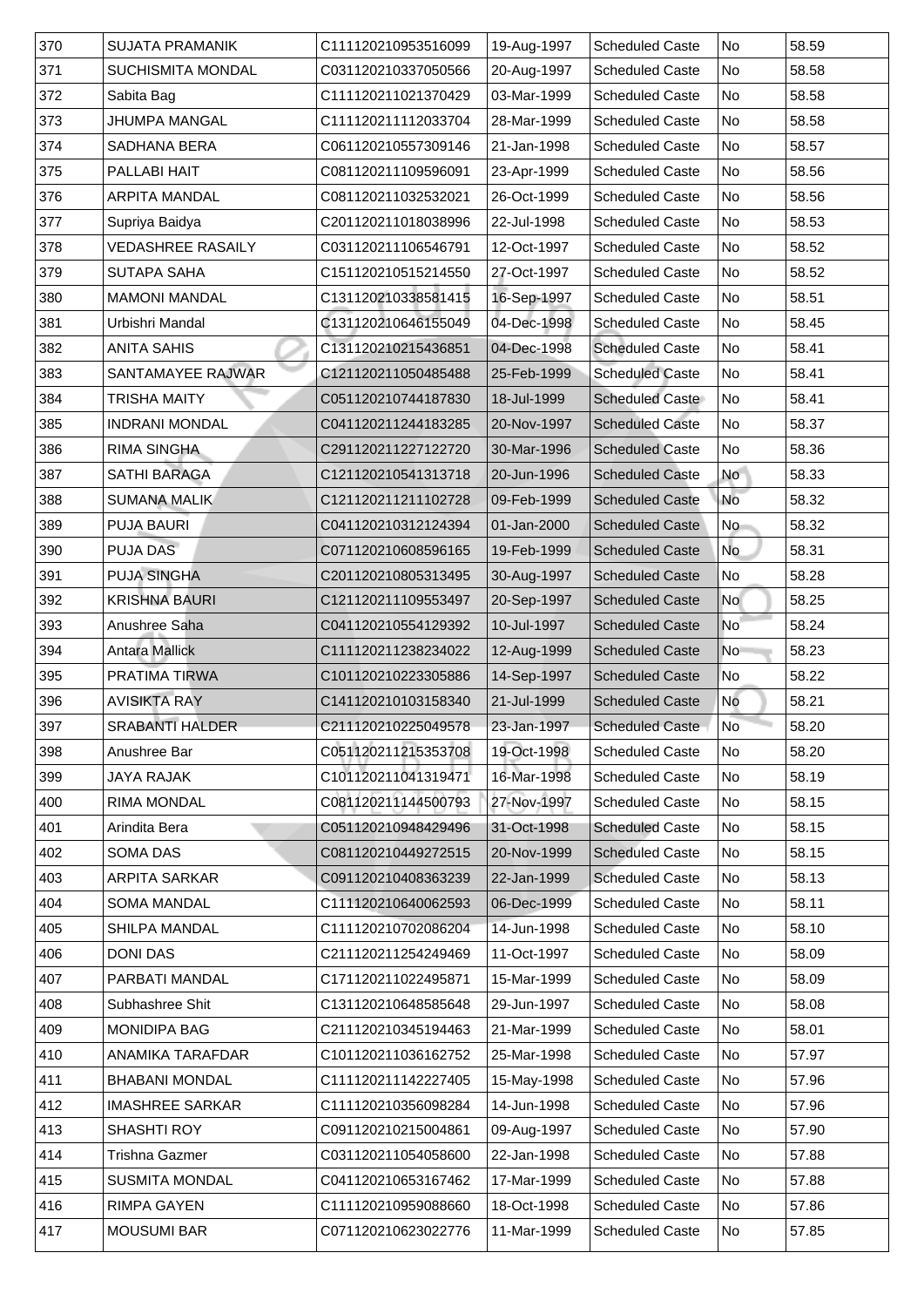| 418 | <b>PUJA SANTRA</b>        | C131120210206020384 | 13-Mar-1998 | <b>Scheduled Caste</b> | No                       | 57.82 |
|-----|---------------------------|---------------------|-------------|------------------------|--------------------------|-------|
| 419 | Swagata Sena              | C041120210241155646 | 02-Nov-1999 | <b>Scheduled Caste</b> | No                       | 57.81 |
| 420 | <b>SUSMITA MANDAL</b>     | C111120210402319308 | 09-Apr-1999 | <b>Scheduled Caste</b> | No                       | 57.77 |
| 421 | PRIYANKA MANDAL           | C111120210830451308 | 21-Oct-1999 | <b>Scheduled Caste</b> | No                       | 57.77 |
| 422 | <b>KAMANA BARMAN</b>      | C111120211225254484 | 21-Apr-1999 | <b>Scheduled Caste</b> | No                       | 57.74 |
| 423 | <b>SUDIPA SAHIS</b>       | C111120211013400414 | 06-Nov-1999 | <b>Scheduled Caste</b> | No                       | 57.74 |
| 424 | Ipsita Bera               | C111120211011388520 | 16-Jun-1996 | <b>Scheduled Caste</b> | No                       | 57.73 |
| 425 | <b>SWAGATA MONDAL</b>     | C101120210128216316 | 12-Mar-1998 | <b>Scheduled Caste</b> | <b>No</b>                | 57.70 |
| 426 | <b>MAMONI DAS</b>         | C211120210116244342 | 06-May-1997 | <b>Scheduled Caste</b> | No                       | 57.66 |
| 427 | <b>MOU MALLICK</b>        | C121120211259389157 | 05-Aug-1997 | <b>Scheduled Caste</b> | <b>No</b>                | 57.65 |
| 428 | <b>SHARMILA SARKAR</b>    | C211120210511461239 | 10-Feb-1999 | <b>Scheduled Caste</b> | No                       | 57.64 |
| 429 | <b>BINITA DARJEE</b>      | C031120211026294652 | 18-Mar-1998 | <b>Scheduled Caste</b> | <b>No</b>                | 57.63 |
| 430 | <b>PARUL MONDAL</b>       | C251120211150416375 | 18-Sep-1997 | <b>Scheduled Caste</b> | No                       | 57.62 |
| 431 | <b>SWARUPA HALDER</b>     | C081120210355365432 | 07-Jan-1997 | <b>Scheduled Caste</b> | No                       | 57.61 |
| 432 | <b>SARMISTHA SARKAR</b>   | C251120210936290879 | 26-Aug-1997 | <b>Scheduled Caste</b> | No                       | 57.61 |
| 433 | Priyanka Mondal           | C071120211055050515 | 02-Apr-1993 | <b>Scheduled Caste</b> | No                       | 57.60 |
| 434 | Subarna Saha              | C031120211232484582 | 13-Jul-1999 | <b>Scheduled Caste</b> | No                       | 57.53 |
| 435 | PIU DOLAI                 | C201120210635517881 | 25-Nov-1999 | <b>Scheduled Caste</b> | <b>No</b>                | 57.51 |
| 436 | <b>ANKITA RAJAK</b>       | C081120211100076873 | 07-Apr-1999 | <b>Scheduled Caste</b> | No                       | 57.49 |
| 437 | <b>Sanhita Das</b>        | C051120210511469068 | 24-Aug-1997 | <b>Scheduled Caste</b> | No                       | 57.47 |
| 438 | <b>NITA BALMIKI</b>       | C201120210354350772 | 13-Mar-1999 | <b>Scheduled Caste</b> | No                       | 57.45 |
| 439 | <b>SANGITA MANDAL</b>     | C041120211036477317 | 25-Sep-1998 | <b>Scheduled Caste</b> | No                       | 57.44 |
| 440 | Manisha Sarkar            | C171120210934455315 | 05-Jan-1999 | <b>Scheduled Caste</b> | <b>No</b>                | 57.38 |
| 441 | Aparna Mondal             | C041120210826103718 | 24-Nov-1999 | <b>Scheduled Caste</b> | $\overline{\mathsf{No}}$ | 57.36 |
| 442 | <b>PAYEL BARMAN</b>       | C191120210805103643 | 02-Dec-1999 | <b>Scheduled Caste</b> | N <sub>o</sub>           | 57.32 |
| 443 | <b>DIPSHIKA GAHATRAJ</b>  | C211120211228085672 | 25-May-1997 | <b>Scheduled Caste</b> | No                       | 57.29 |
| 444 | <b>BEDASREE SARKAR</b>    | C031120210906318535 | 14-Jul-1997 | <b>Scheduled Caste</b> | No                       | 57.28 |
| 445 | <b>PIYALI BAIRAGI</b>     | C211120210450198712 | 30-Jun-1998 | <b>Scheduled Caste</b> | No                       | 57.27 |
| 446 | <b>LAKSHMI KSHETRAPAL</b> | C141120211111116681 | 07-Nov-1998 | <b>Scheduled Caste</b> | No                       | 57.27 |
| 447 | <b>BANALATA MANDAL</b>    | C121120210530533908 | 05-Aug-1997 | <b>Scheduled Caste</b> | No                       | 57.24 |
| 448 | <b>PINKI DAS</b>          | C271120211112488620 | 19-Feb-1998 | <b>Scheduled Caste</b> | No                       | 57.20 |
| 449 | <b>AROTI SARKAR</b>       | C121120210746054005 | 30-Sep-1994 | <b>Scheduled Caste</b> | No                       | 57.19 |
| 450 | <b>DIPTI MONDAL</b>       | C061120211022467840 | 08-Jun-1999 | <b>Scheduled Caste</b> | No                       | 57.15 |
| 451 | <b>SUPARNA KUMIR</b>      | C121120210706576524 | 16-Sep-1999 | <b>Scheduled Caste</b> | No                       | 57.15 |
| 452 | <b>RINKU KARMAKAR</b>     | C031120211033325302 | 03-Jun-1997 | <b>Scheduled Caste</b> | No                       | 57.10 |
| 453 | <b>MANISHA BISWAKARMA</b> | C211120210100306622 | 20-Aug-1998 | <b>Scheduled Caste</b> | No                       | 57.10 |
| 454 | <b>SATHI DAS</b>          | C221120211111475785 | 27-May-1998 | <b>Scheduled Caste</b> | No                       | 57.08 |
| 455 | <b>MONIKA DAS</b>         | C181120210431530479 | 27-Jul-1998 | <b>Scheduled Caste</b> | No                       | 57.08 |
| 456 | PRIYA LATA SARKAR         | C031120211016147594 | 31-Aug-1999 | <b>Scheduled Caste</b> | <b>No</b>                | 57.08 |
| 457 | <b>SWAPNA HALDER</b>      | C041120210627272640 | 25-Jun-1997 | <b>Scheduled Caste</b> | <b>No</b>                | 57.06 |
| 458 | <b>SOMA KHANRA</b>        | C211120210537154833 | 25-Jul-1997 | <b>Scheduled Caste</b> | <b>No</b>                | 57.01 |
| 459 | <b>RAJASHREE SAHA</b>     | C031120210452426921 | 14-Jun-1999 | <b>Scheduled Caste</b> | No                       | 56.99 |
| 460 | <b>SHRABANTI BARMAN</b>   | C201120211134586417 | 05-Dec-1998 | <b>Scheduled Caste</b> | No                       | 56.93 |
| 461 | <b>SAYANI MANDAL</b>      | C201120210549358142 | 01-Feb-1999 | <b>Scheduled Caste</b> | No l                     | 56.93 |
| 462 | <b>RIMI KAR</b>           | C261120210818528735 | 23-Aug-1997 | <b>Scheduled Caste</b> | No                       | 56.91 |
| 463 | <b>FALGUNI RANI MURA</b>  | C291120210424318122 | 01-Nov-1998 | <b>Scheduled Caste</b> | No                       | 56.91 |
| 464 | Ishita Saha               | C041120210209560323 | 27-Jul-1999 | <b>Scheduled Caste</b> | No                       | 56.91 |
| 465 | <b>MRINMOYEE BARMAN</b>   | C071120210533204979 | 24-May-1999 | <b>Scheduled Caste</b> | No.                      | 56.87 |
|     |                           |                     |             |                        |                          |       |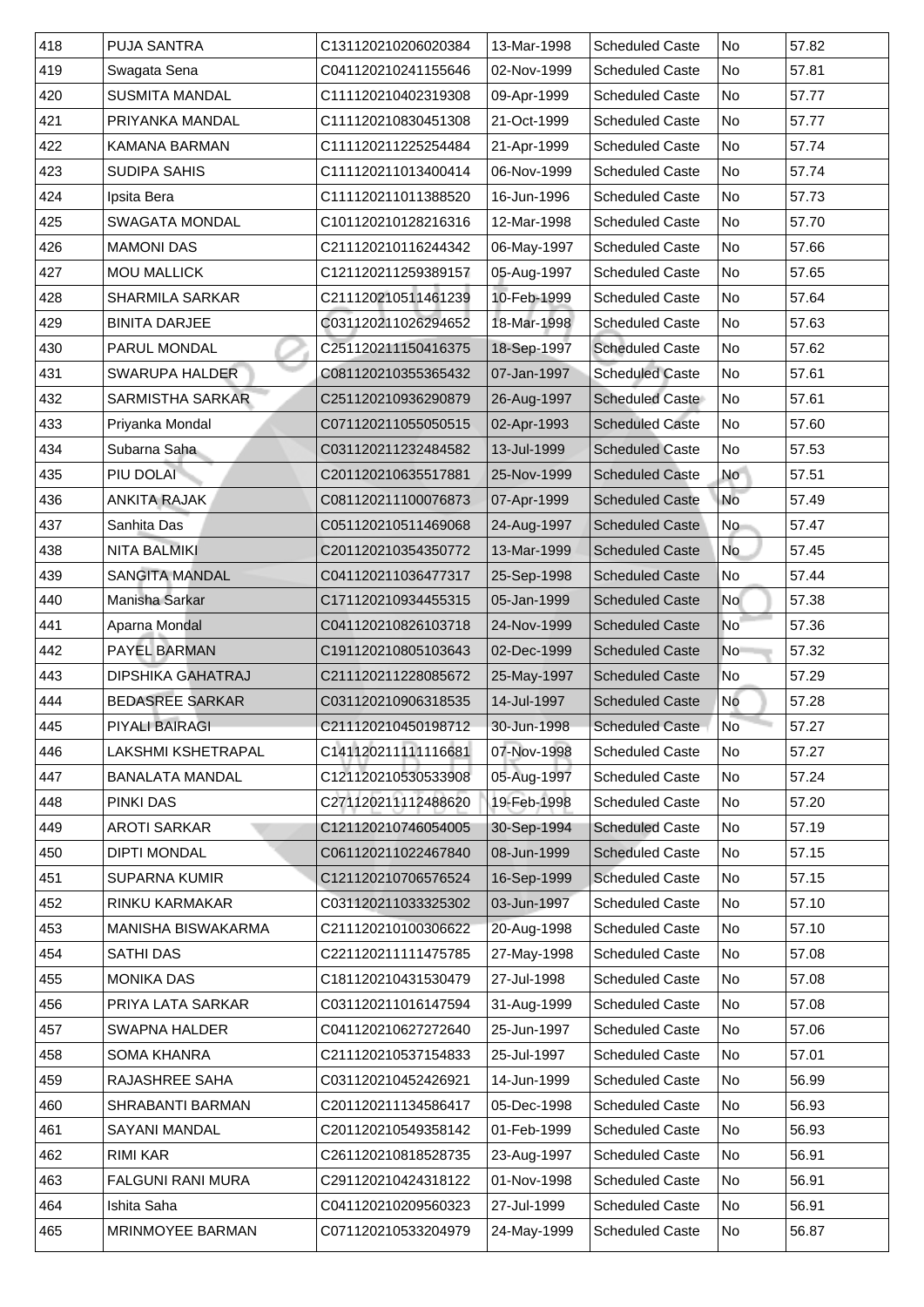| 466 | Jayshri Roy             | C031120210929566431 | 15-Mar-1999 | <b>Scheduled Caste</b> | No                       | 56.84 |
|-----|-------------------------|---------------------|-------------|------------------------|--------------------------|-------|
| 467 | <b>SUSMITA MONDAL</b>   | C131120210800037213 | 01-Nov-1998 | <b>Scheduled Caste</b> | No                       | 56.80 |
| 468 | <b>Sneha Sarkar</b>     | C031120211201576125 | 17-Aug-1996 | <b>Scheduled Caste</b> | No                       | 56.79 |
| 469 | RABINA B K              | C211120210329305929 | 06-Nov-1995 | <b>Scheduled Caste</b> | No                       | 56.72 |
| 470 | <b>ANANYA MONDAL</b>    | C111120210730279620 | 19-Jun-1999 | <b>Scheduled Caste</b> | No                       | 56.66 |
| 471 | <b>ARATI DAS</b>        | C231120211123247403 | 18-Oct-1997 | <b>Scheduled Caste</b> | N <sub>o</sub>           | 56.65 |
| 472 | <b>SHILPA ROY</b>       | C121120211036312818 | 02-Dec-1998 | <b>Scheduled Caste</b> | No                       | 56.64 |
| 473 | <b>INDRANI MAJUMDAR</b> | C281120211027193354 | 09-Sep-1996 | <b>Scheduled Caste</b> | No                       | 56.62 |
| 474 | <b>SAMHITA MANDAL</b>   | C161120210902521769 | 03-Dec-1997 | <b>Scheduled Caste</b> | No                       | 56.60 |
| 475 | <b>DIPANWITA BISWAS</b> | C031120210708048706 | 30-Nov-1997 | <b>Scheduled Caste</b> | No                       | 56.56 |
| 476 | <b>MEGHA MONDAL</b>     | C071120211118305184 | 21-Feb-1998 | <b>Scheduled Caste</b> | No                       | 56.56 |
| 477 | <b>BRISTY MANDAL</b>    | C221120211239199820 | 25-Dec-1998 | <b>Scheduled Caste</b> | No                       | 56.53 |
| 478 | <b>URMILA SHIT</b>      | C111120210734399922 | 13-Jan-1999 | <b>Scheduled Caste</b> | No                       | 56.52 |
| 479 | <b>TRIYASHA SARKAR</b>  | C161120210946009876 | 11-May-1998 | <b>Scheduled Caste</b> | No                       | 56.47 |
| 480 | <b>MOUMITA BARMAN</b>   | C111120210210099607 | 13-Jul-1999 | <b>Scheduled Caste</b> | No                       | 56.39 |
| 481 | <b>ANAMIKA MOTHAY</b>   | C211120210305583131 | 18-Sep-1997 | <b>Scheduled Caste</b> | No                       | 56.37 |
| 482 | <b>JABA PAUL</b>        | C191120211210337624 | 30-Apr-1999 | <b>Scheduled Caste</b> | No                       | 56.37 |
| 483 | <b>DYOTON BIVA JANA</b> | C091120210637220909 | 13-Nov-1998 | <b>Scheduled Caste</b> | <b>No</b>                | 56.31 |
| 484 | <b>TIYASA MONDAL</b>    | C111120210221175589 | 04-Aug-1999 | <b>Scheduled Caste</b> | No                       | 56.30 |
| 485 | <b>MONI BARI</b>        | C261120210413298946 | 30-Jun-1997 | <b>Scheduled Caste</b> | No                       | 56.22 |
| 486 | Poulami Halder          | C121120210321094906 | 25-Sep-1995 | <b>Scheduled Caste</b> | No                       | 56.18 |
| 487 | <b>LABONI SAHA</b>      | C091120210913140687 | 26-Aug-1997 | <b>Scheduled Caste</b> | No                       | 56.18 |
| 488 | <b>SAYANTIKA KHANRA</b> | C211120210823558909 | 30-Oct-1996 | <b>Scheduled Caste</b> | <b>No</b>                | 56.13 |
| 489 | <b>SANJUKTA MANDAL</b>  | C131120210715321858 | 04-Jun-1990 | <b>Scheduled Caste</b> | $\overline{\mathsf{No}}$ | 56.07 |
| 490 | <b>SOUMI PATRA</b>      | C161120211136352712 | 29-Aug-1998 | <b>Scheduled Caste</b> | No                       | 56.02 |
| 491 | Anamika Roy             | C121120210444478108 | 14-Apr-1998 | <b>Scheduled Caste</b> | No                       | 56.00 |
| 492 | <b>MOUMITA MAJI</b>     | C041120211057075910 | 13-Jun-1999 | <b>Scheduled Caste</b> | <b>No</b>                | 55.99 |
| 493 | <b>PINKI MANDAL</b>     | C201120210857031232 | 10-Aug-1994 | <b>Scheduled Caste</b> | No                       | 55.98 |
| 494 | <b>SHREYA MALAKAR</b>   | C091120210710551581 | 01-Mar-1999 | <b>Scheduled Caste</b> | No                       | 55.97 |
| 495 | <b>SATHI PANDIT</b>     | C251120211157076143 | 08-Feb-1999 | <b>Scheduled Caste</b> | No                       | 55.94 |
| 496 | Swagata Mandal          | C041120210221140207 | 03-Aug-1997 | <b>Scheduled Caste</b> | No                       | 55.85 |
| 497 | Shyamali Sarkar         | C111120210715007500 | 01-Oct-1996 | <b>Scheduled Caste</b> | No                       | 55.77 |
| 498 | <b>AVISHIKA SINGH</b>   | C111120211039125936 | 28-Oct-1996 | <b>Scheduled Caste</b> | No                       | 55.73 |
| 499 | <b>MOUMITA GHORAI</b>   | C111120210940505588 | 29-Apr-1997 | <b>Scheduled Caste</b> | No                       | 55.73 |
| 500 | <b>Victoria Mondal</b>  | C031120210515109410 | 09-Jan-1995 | <b>Scheduled Caste</b> | No                       | 55.62 |
| 501 | <b>BARSHA MANDAL</b>    | C081120211143368694 | 18-Jul-1997 | <b>Scheduled Caste</b> | No                       | 55.62 |
| 502 | <b>SUPARNA DAS</b>      | C101120210349113820 | 01-Dec-1999 | <b>Scheduled Caste</b> | No                       | 55.60 |
| 503 | <b>BITHIKA SINGHA</b>   | C211120210220480097 | 06-Jul-1998 | <b>Scheduled Caste</b> | No                       | 55.53 |
| 504 | <b>ADITI SAHA</b>       | C211120211113403310 | 02-Jan-1999 | <b>Scheduled Caste</b> | No                       | 55.48 |
| 505 | <b>BITHIKA DAS</b>      | C091120211220310282 | 16-Jan-1998 | <b>Scheduled Caste</b> | No                       | 55.38 |
| 506 | <b>RUMA BISWAS</b>      | C271120210434312592 | 16-Jul-1986 | <b>Scheduled Caste</b> | No                       | 55.37 |
| 507 | <b>SAYANTI HALDER</b>   | C031120210851402031 | 12-Sep-1998 | <b>Scheduled Caste</b> | No No                    | 55.35 |
| 508 | <b>MIRA MONDAL</b>      | C121120211005201410 | 01-Jun-1997 | <b>Scheduled Caste</b> | No                       | 55.33 |
| 509 | <b>REKHA MONDAL</b>     | C121120210145461523 | 16-Aug-1986 | <b>Scheduled Caste</b> | No                       | 55.31 |
| 510 | <b>BAISHAKHI KHAN</b>   | C231120211004186803 | 25-Mar-1998 | <b>Scheduled Caste</b> | No                       | 55.27 |
| 511 | <b>MOUMITA BAR</b>      | C171120211235191605 | 18-Oct-1997 | <b>Scheduled Caste</b> | No                       | 55.19 |
| 512 | <b>PRIYANKA MALIK</b>   | C071120210155139378 | 08-Mar-1994 | <b>Scheduled Caste</b> | No                       | 55.14 |
| 513 | <b>Sweta Bhakat</b>     | C211120210536434621 | 11-Nov-1998 | <b>Scheduled Caste</b> | No                       | 55.12 |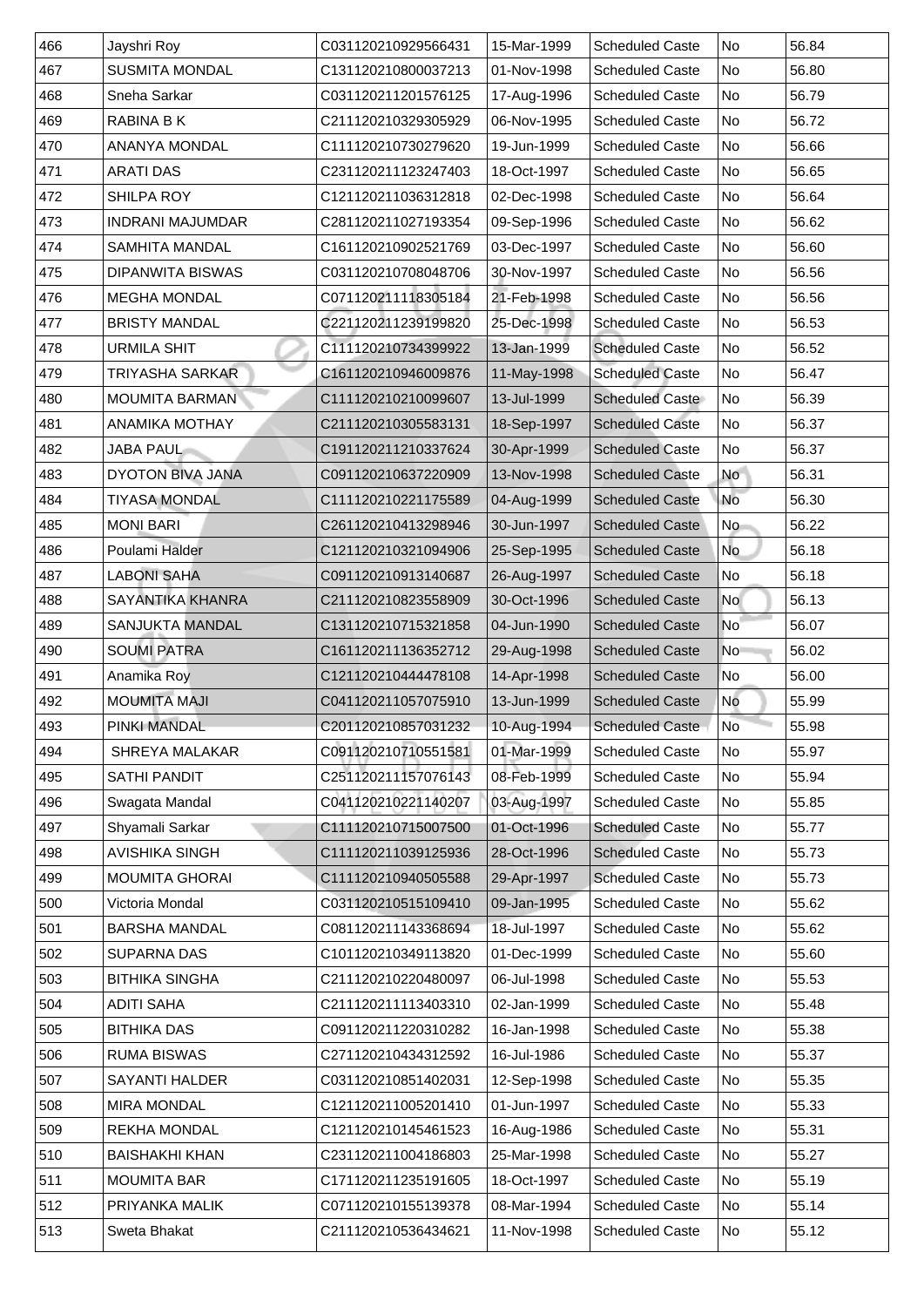| 514 | <b>BELA SHIT</b>          | C121120211248133608 | 26-Sep-1996 | <b>Scheduled Caste</b> | No                       | 54.98 |
|-----|---------------------------|---------------------|-------------|------------------------|--------------------------|-------|
| 515 | <b>MONALISHA SARKAR</b>   | C121120211248554176 | 08-Jul-1996 | <b>Scheduled Caste</b> | No                       | 54.94 |
| 516 | <b>SUKANYA DOLAI</b>      | C111120210604222115 | 15-Jul-1997 | <b>Scheduled Caste</b> | No                       | 54.91 |
| 517 | <b>SHIBANI ROY</b>        | C091120210123585120 | 14-Feb-1999 | <b>Scheduled Caste</b> | No                       | 54.90 |
| 518 | <b>MAITREE DAS</b>        | C211120210939222027 | 11-Sep-1999 | <b>Scheduled Caste</b> | <b>No</b>                | 54.89 |
| 519 | <b>MITA BAGDI</b>         | C031120210845323979 | 15-Nov-1999 | <b>Scheduled Caste</b> | No                       | 54.89 |
| 520 | <b>Bandana Dhowrah</b>    | C141120210456066083 | 05-Jul-1997 | <b>Scheduled Caste</b> | No                       | 54.88 |
| 521 | Jamuna sarkar             | C211120210252045154 | 10-Jan-1997 | <b>Scheduled Caste</b> | No                       | 54.80 |
| 522 | <b>SATI RANI DAS</b>      | C171120210537195565 | 20-Mar-1999 | <b>Scheduled Caste</b> | <b>No</b>                | 54.76 |
| 523 | Akansha Mandal            | C121120211104340697 | 13-Jun-1993 | <b>Scheduled Caste</b> | <b>No</b>                | 54.74 |
| 524 | <b>ISHITA PORIA</b>       | C121120210654267450 | 05-Oct-1999 | <b>Scheduled Caste</b> | No                       | 54.69 |
| 525 | <b>SHRABANI DAS</b>       | C211120211210469197 | 18-May-1999 | <b>Scheduled Caste</b> | No                       | 54.67 |
| 526 | <b>PIYALI BISWAS</b>      | C211120210748118537 | 08-Jun-1998 | <b>Scheduled Caste</b> | No                       | 54.65 |
| 527 | <b>ANNAPURNA ROY</b>      | C211120210748247279 | 16-Apr-1992 | <b>Scheduled Caste</b> | No                       | 54.61 |
| 528 | <b>MRINMAYEE MONDAL</b>   | C121120210820399622 | 13-Nov-1996 | <b>Scheduled Caste</b> | No                       | 54.59 |
| 529 | <b>BAISAKHI ROY</b>       | C051120211105026675 | 08-Oct-1997 | <b>Scheduled Caste</b> | No                       | 54.59 |
| 530 | <b>DEBI HALDAR</b>        | C091120211158229994 | 23-Jul-1997 | <b>Scheduled Caste</b> | <b>No</b>                | 54.58 |
| 531 | <b>SOMA KAHAR</b>         | C121120211038523286 | 18-Dec-1998 | <b>Scheduled Caste</b> | <b>No</b>                | 54.58 |
| 532 | <b>SHREYA BAGDI</b>       | C201120210852328010 | 07-Sep-1998 | <b>Scheduled Caste</b> | No                       | 54.54 |
| 533 | <b>ANINDITA BISWAS</b>    | C121120210759072442 | 03-May-1999 | <b>Scheduled Caste</b> | No                       | 54.52 |
| 534 | <b>RUBINA RAJ BANGSHI</b> | C051120211125158730 | 10-Oct-1996 | <b>Scheduled Caste</b> | No                       | 54.51 |
| 535 | <b>SHASWATI DAS</b>       | C161120210811299630 | 23-Dec-1998 | <b>Scheduled Caste</b> | No                       | 54.51 |
| 536 | <b>KRISHNA DOLUI</b>      | C131120210220252099 | 21-Nov-1999 | <b>Scheduled Caste</b> | <b>No</b>                | 54.49 |
| 537 | <b>SIMA KHAN</b>          | C111120211132434128 | 21-Nov-1997 | <b>Scheduled Caste</b> | $\overline{\mathsf{No}}$ | 54.41 |
| 538 | <b>SHAWAN SARDAR</b>      | C291120210802243188 | 17-Mar-1998 | <b>Scheduled Caste</b> | N <sub>o</sub>           | 54.39 |
| 539 | <b>RUPSA ROY</b>          | C211120210623258489 | 12-Sep-1998 | <b>Scheduled Caste</b> | No                       | 54.33 |
| 540 | <b>LIPIKA RONG</b>        | C051120210707460256 | 13-Aug-1999 | <b>Scheduled Caste</b> | No                       | 54.28 |
| 541 | PRIYA B.K                 | C211120210111587702 | 02-Apr-1998 | <b>Scheduled Caste</b> | No                       | 54.25 |
| 542 | <b>SUMANA DAS</b>         | C071120210922202093 | 05-Aug-1997 | <b>Scheduled Caste</b> | No                       | 54.24 |
| 543 | <b>SHANTI RASAILY</b>     | C211120211140395638 | 11-May-1995 | <b>Scheduled Caste</b> | No                       | 54.22 |
| 544 | <b>BANYA MONDAL</b>       | C111120210515538250 | 10-Apr-1999 | <b>Scheduled Caste</b> | No                       | 54.08 |
| 545 | <b>SUPRIYA MONDAL</b>     | C201120211202589519 | 12-Oct-1984 | <b>Scheduled Caste</b> | No                       | 54.06 |
| 546 | <b>MALABIKA MONDAL</b>    | C271120211022300229 | 30-Dec-1998 | <b>Scheduled Caste</b> | <b>No</b>                | 54.04 |
| 547 | TRIPARNA SAHA             | C101120211237412996 | 26-Jun-1999 | <b>Scheduled Caste</b> | <b>No</b>                | 53.88 |
| 548 | <b>DOLY SARKAR</b>        | C201120211004014785 | 15-Mar-1982 | <b>Scheduled Caste</b> | No                       | 53.78 |
| 549 | <b>DIPA KANJI</b>         | C291120211042505244 | 22-May-1995 | <b>Scheduled Caste</b> | <b>No</b>                | 53.77 |
| 550 | Megha Mondal              | C111120211133457227 | 05-Oct-1999 | <b>Scheduled Caste</b> | No                       | 53.76 |
| 551 | <b>PIYALI MAJI</b>        | C201120210923315112 | 11-Nov-1999 | <b>Scheduled Caste</b> | No                       | 53.74 |
| 552 | Soma Gain                 | C111120211141332887 | 23-Jul-1997 | <b>Scheduled Caste</b> | <b>No</b>                | 53.67 |
| 553 | <b>SNIGDHA MALLAH</b>     | C071120210702116554 | 14-Feb-1999 | <b>Scheduled Caste</b> | <b>No</b>                | 53.67 |
| 554 | <b>DEBASHREE ROY</b>      | C211120211231187168 | 07-Jun-1998 | <b>Scheduled Caste</b> | <b>No</b>                | 53.61 |
| 555 | <b>MANISHA RAJAK</b>      | C051120210642105267 | 30-Nov-1999 | <b>Scheduled Caste</b> | No l                     | 53.58 |
| 556 | <b>SUDIPA DAS</b>         | C081120210157551838 | 09-Aug-1998 | <b>Scheduled Caste</b> | No                       | 53.54 |
| 557 | <b>UDITA HOODATI</b>      | C111120210916566539 | 17-Nov-1997 | <b>Scheduled Caste</b> | No                       | 53.47 |
| 558 | <b>DIPA BARMAN</b>        | C211120211123135935 | 05-Jan-1998 | <b>Scheduled Caste</b> | No                       | 53.34 |
| 559 | <b>SONALI BARMAN</b>      | C071120211111065301 | 09-Oct-1998 | <b>Scheduled Caste</b> | No.                      | 53.26 |
| 560 | <b>SUKLA KARJEE</b>       | C211120210345392795 | 26-Sep-1997 | <b>Scheduled Caste</b> | No                       | 53.16 |
| 561 | <b>MOUSUMI ROY</b>        | C121120210523511841 | 23-Dec-1994 | <b>Scheduled Caste</b> | No                       | 53.14 |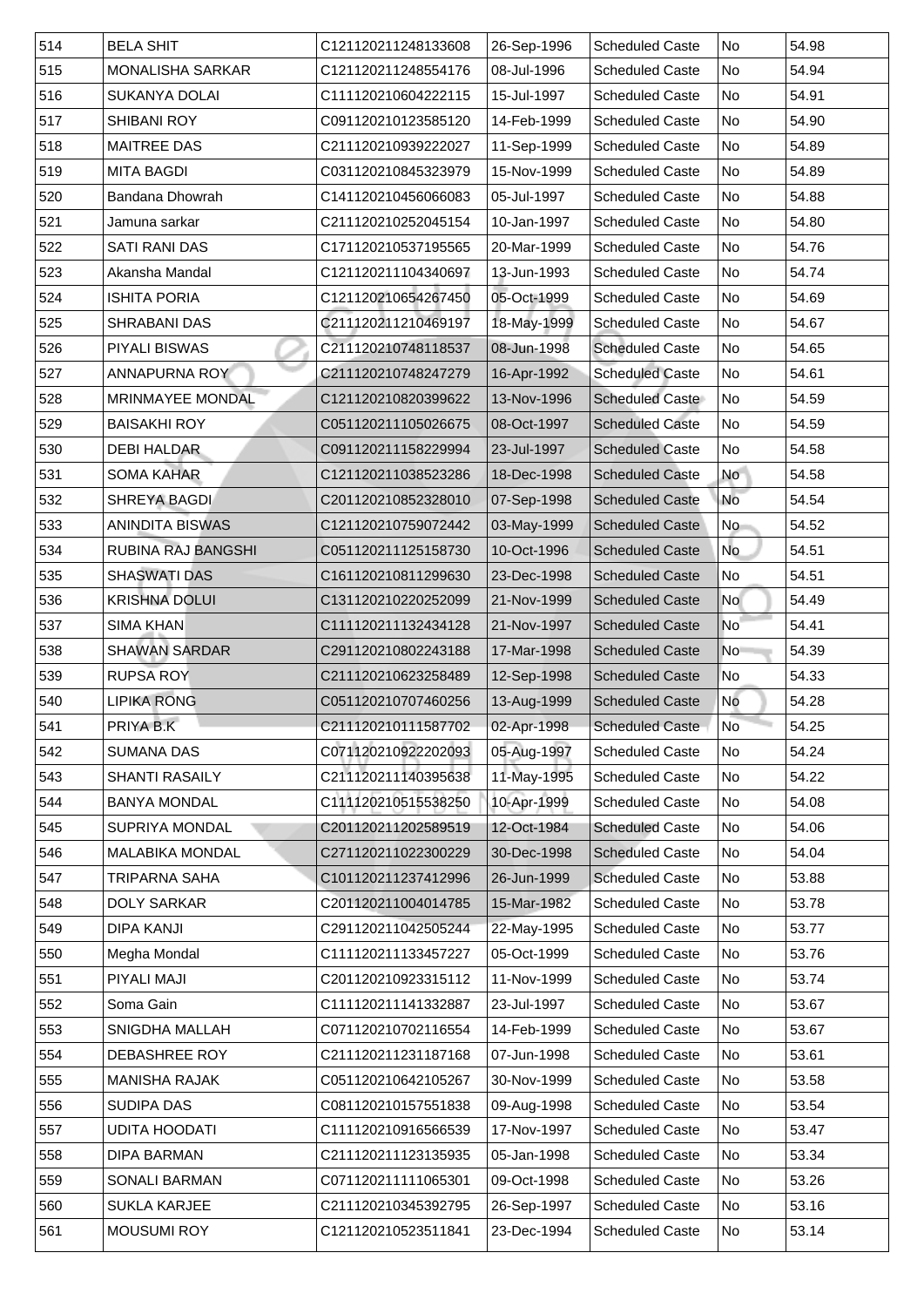| 562 | <b>LIPIKA HALDER</b>           | C151120211120363560 | 02-Oct-1998 | <b>Scheduled Caste</b> | No                       | 53.12 |
|-----|--------------------------------|---------------------|-------------|------------------------|--------------------------|-------|
| 563 | Siuli Majumder                 | C051120211013002884 | 12-Oct-1996 | <b>Scheduled Caste</b> | No                       | 53.10 |
| 564 | <b>ARPITA SARKAR</b>           | C031120211102106556 | 15-Apr-1992 | <b>Scheduled Caste</b> | No                       | 52.96 |
| 565 | <b>SUSMITA DAS</b>             | C211120210506147399 | 26-Apr-1999 | <b>Scheduled Caste</b> | No                       | 52.92 |
| 566 | <b>SHARDA RAUTH</b>            | C101120211145578512 | 09-Jun-1992 | <b>Scheduled Caste</b> | No                       | 52.83 |
| 567 | PRIYANKA KHANRA                | C111120210605552095 | 15-Aug-1997 | <b>Scheduled Caste</b> | No                       | 52.80 |
| 568 | TANUSRI SING                   | C111120210935402757 | 04-Feb-1998 | <b>Scheduled Caste</b> | No                       | 52.80 |
| 569 | Swagata Mali                   | C041120210926566143 | 09-Aug-1999 | <b>Scheduled Caste</b> | <b>No</b>                | 52.70 |
| 570 | <b>MANISHA BISWAKARMA</b>      | C031120211018411991 | 29-Apr-1989 | <b>Scheduled Caste</b> | <b>No</b>                | 52.68 |
| 571 | <b>SMITA SARKAR</b>            | C111120210534576996 | 01-Nov-1993 | <b>Scheduled Caste</b> | <b>No</b>                | 52.67 |
| 572 | <b>SHILABATI BAURI</b>         | C041120211235334571 | 17-Jun-1998 | <b>Scheduled Caste</b> | No                       | 52.66 |
| 573 | Madhumita Mura                 | C051120210913429287 | 13-Oct-1998 | <b>Scheduled Caste</b> | <b>No</b>                | 52.65 |
| 574 | <b>PRASHIKA PARIYAR</b>        | C221120211027225864 | 15-Jun-1997 | <b>Scheduled Caste</b> | No                       | 52.61 |
| 575 | <b>TRISHNA MANDAL</b>          | C101120211224382546 | 13-Jan-1998 | <b>Scheduled Caste</b> | No                       | 52.61 |
| 576 | <b>TANUSHREE DAS</b>           | C221120210528040182 | 06-Nov-1998 | <b>Scheduled Caste</b> | No                       | 52.59 |
| 577 | <b>SARMISTHA MANDAL BHAKTA</b> | C031120210843127354 | 15-Apr-1991 | <b>Scheduled Caste</b> | No                       | 52.54 |
| 578 | <b>ANINDITA BAR</b>            | C121120211138522316 | 03-Sep-1997 | <b>Scheduled Caste</b> | No                       | 52.51 |
| 579 | <b>RUMA DAS</b>                | C051120210120291892 | 30-Apr-1996 | <b>Scheduled Caste</b> | <b>No</b>                | 52.50 |
| 580 | <b>ANAMIKA BHOWMIK</b>         | C101120211211591427 | 01-Aug-1999 | <b>Scheduled Caste</b> | No                       | 52.48 |
| 581 | <b>NILIMA SETH SHEET</b>       | C281120210150434628 | 02-Mar-1991 | <b>Scheduled Caste</b> | No                       | 52.35 |
| 582 | PRIYANKA MONDAL                | C031120210634018497 | 06-Nov-1995 | <b>Scheduled Caste</b> | No                       | 52.23 |
| 583 | <b>ROJA SARKI</b>              | C111120211059169667 | 16-Aug-1997 | <b>Scheduled Caste</b> | No                       | 52.22 |
| 584 | <b>NILIMA GHORAI</b>           | C261120210332125126 | 11-Jun-1994 | <b>Scheduled Caste</b> | <b>No</b>                | 52.17 |
| 585 | <b>BANDANA BAR</b>             | C231120211237076837 | 15-Jan-1997 | <b>Scheduled Caste</b> | $\overline{\mathsf{No}}$ | 52.10 |
| 586 | Nandita Sarkar                 | C111120210842501116 | 29-Aug-1998 | <b>Scheduled Caste</b> | N <sub>o</sub>           | 52.09 |
| 587 | <b>AMBIKA MALLICK</b>          | C271120211119103619 | 12-Feb-1999 | <b>Scheduled Caste</b> | No                       | 52.04 |
| 588 | <b>Amrita Patra</b>            | C091120210334301225 | 07-Feb-1996 | <b>Scheduled Caste</b> | <b>No</b>                | 51.90 |
| 589 | <b>DIPIKA MANDAL</b>           | C221120210951053475 | 15-Oct-1994 | <b>Scheduled Caste</b> | No                       | 51.85 |
| 590 | Tanusree Jana                  | C101120211126491141 | 21-Jun-1995 | <b>Scheduled Caste</b> | No                       | 51.83 |
| 591 | <b>ANAMIKA SAHA</b>            | C111120211036438007 | 06-Jan-1997 | <b>Scheduled Caste</b> | No                       | 51.78 |
| 592 | <b>MANISHA DAS</b>             | C161120211041521026 | 10-Oct-1991 | <b>Scheduled Caste</b> | No                       | 51.62 |
| 593 | <b>MAMATA BARMAN</b>           | C121120210703598489 | 11-Jan-1995 | <b>Scheduled Caste</b> | No                       | 51.60 |
| 594 | <b>ANNYESHA DAS</b>            | C271120210642228428 | 13-Aug-1997 | <b>Scheduled Caste</b> | No                       | 51.55 |
| 595 | <b>DEBJANI MULLICK</b>         | C121120211040369084 | 08-Sep-1997 | <b>Scheduled Caste</b> | <b>No</b>                | 51.55 |
| 596 | <b>PAPIYA LOHAR</b>            | C221120210631349527 | 08-Nov-1997 | <b>Scheduled Caste</b> | No                       | 51.49 |
| 597 | NANDITA ROY                    | C151120210942337061 | 03-Feb-1991 | <b>Scheduled Caste</b> | No                       | 51.42 |
| 598 | <b>DIPIKA SARKAR</b>           | C261120210119149910 | 15-Apr-1999 | <b>Scheduled Caste</b> | No                       | 51.40 |
| 599 | <b>ANINDITA DOLAI</b>          | C031120211148334626 | 20-Oct-1997 | <b>Scheduled Caste</b> | No                       | 51.34 |
| 600 | Anju Mondal                    | C041120211010217527 | 13-Jan-1991 | <b>Scheduled Caste</b> | <b>No</b>                | 51.28 |
| 601 | <b>ADARI SINGHA</b>            | C141120211049575433 | 18-Apr-1997 | <b>Scheduled Caste</b> | <b>No</b>                | 51.22 |
| 602 | <b>ANJALI TARAPHDER</b>        | C211120211127485780 | 28-May-1999 | <b>Scheduled Caste</b> | No                       | 51.22 |
| 603 | <b>MILI SIKDER</b>             | C041120210119351526 | 14-Jun-1995 | <b>Scheduled Caste</b> | No                       | 51.21 |
| 604 | Anwesha Das                    | C041120210615502945 | 20-Sep-1998 | <b>Scheduled Caste</b> | No                       | 50.99 |
| 605 | <b>MONALISHA DHAURYA</b>       | C041120211056066295 | 29-Aug-1997 | <b>Scheduled Caste</b> | No.                      | 50.87 |
| 606 | Jaya Mandal                    | C051120210131538042 | 05-Nov-1989 | <b>Scheduled Caste</b> | No                       | 50.82 |
| 607 | Pratima Rani Dolai             | C031120210539085876 | 17-May-1993 | <b>Scheduled Caste</b> | No                       | 50.80 |
| 608 | <b>SARMISTHA DOLAI</b>         | C081120210626007313 | 09-Jan-1998 | <b>Scheduled Caste</b> | No                       | 50.80 |
| 609 | <b>ANKITA DAS</b>              | C111120211144513769 | 28-Jul-1994 | <b>Scheduled Caste</b> | No.                      | 50.69 |
|     |                                |                     |             |                        |                          |       |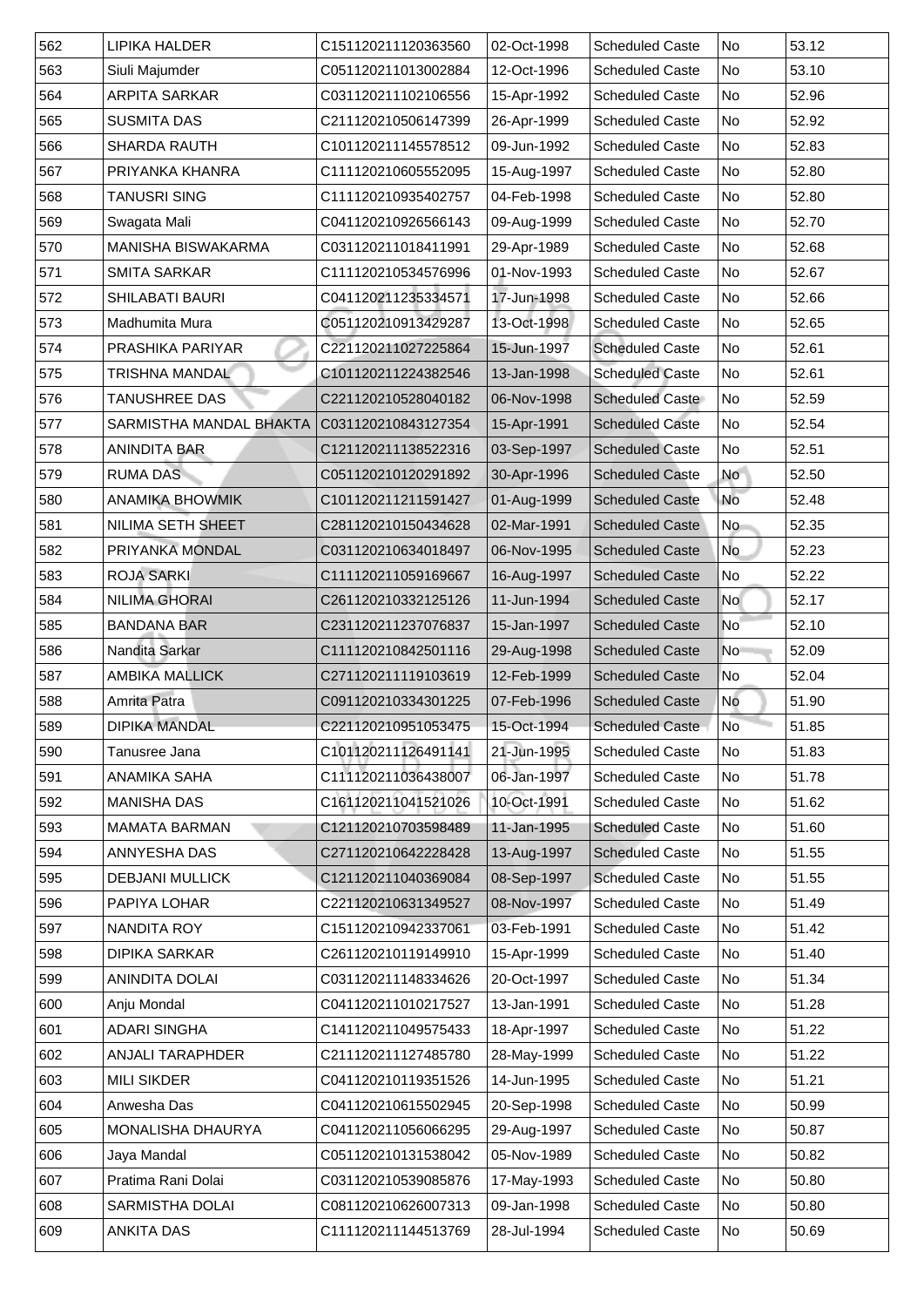| 610 | <b>SRIPARNA DAS</b>            | C031120210620029633 | 04-Jun-1999 | <b>Scheduled Caste</b> | No              | 50.64 |
|-----|--------------------------------|---------------------|-------------|------------------------|-----------------|-------|
| 611 | PRIYANKA DHARA                 | C031120211212080486 | 03-Nov-1997 | <b>Scheduled Caste</b> | No              | 50.63 |
| 612 | Snigdha Halder                 | C031120210851116499 | 01-Apr-1989 | <b>Scheduled Caste</b> | <b>No</b>       | 50.54 |
| 613 | <b>MANABI BARMAN</b>           | C211120210131429808 | 18-Sep-1997 | <b>Scheduled Caste</b> | No              | 50.54 |
| 614 | <b>Adity Bhadra</b>            | C031120210853225951 | 14-Dec-1994 | <b>Scheduled Caste</b> | <b>No</b>       | 50.53 |
| 615 | <b>SUMITRA BARMAN</b>          | C171120211045231914 | 08-Jun-1995 | <b>Scheduled Caste</b> | No              | 50.49 |
| 616 | <b>BRATOTI BISWAS</b>          | C201120210723321309 | 09-May-1997 | <b>Scheduled Caste</b> | No              | 50.46 |
| 617 | Minakshi Haldar                | C091120210821243860 | 14-Aug-1989 | <b>Scheduled Caste</b> | <b>No</b>       | 50.44 |
| 618 | <b>PALLABI ROY</b>             | C041120211234266914 | 18-Apr-1997 | <b>Scheduled Caste</b> | No              | 50.44 |
| 619 | Suparna Senapati               | C051120211039033338 | 13-Mar-1996 | <b>Scheduled Caste</b> | <b>No</b>       | 50.43 |
| 620 | ROJNEETA DUDHRAJ               | C041120210309297616 | 03-Dec-1996 | <b>Scheduled Caste</b> | No              | 50.42 |
| 621 | <b>NABANITA BHAKTA</b>         | C181120210534277770 | 17-Aug-1997 | <b>Scheduled Caste</b> | <b>No</b>       | 50.40 |
| 622 | <b>NEHA BISWAS</b>             | C211120211102029697 | 17-May-1999 | <b>Scheduled Caste</b> | No              | 50.40 |
| 623 | <b>ANITA BARAL</b>             | C071120210606433035 | 15-May-1989 | <b>Scheduled Caste</b> | No              | 50.33 |
| 624 | PRIYA DULEY                    | C211120210844540979 | 12-Jan-1999 | <b>Scheduled Caste</b> | No              | 50.31 |
| 625 | <b>Susmita Das</b>             | C071120210438098610 | 31-Dec-1998 | <b>Scheduled Caste</b> | No              | 50.23 |
| 626 | <b>SANGITA DEY SARKAR</b>      | C101120210248431082 | 23-Oct-1990 | <b>Scheduled Caste</b> | No              | 50.18 |
| 627 | <b>SATHI SAHA</b>              | C111120211244597484 | 16-Jan-1998 | <b>Scheduled Caste</b> | No              | 50.17 |
| 628 | <b>RADHA RANI HAIT</b>         | C231120211105303941 | 09-Mar-1998 | <b>Scheduled Caste</b> | No              | 50.14 |
| 629 | <b>SUPRIYA BAGDI</b>           | C201120210635440046 | 04-Apr-1996 | <b>Scheduled Caste</b> | No              | 50.10 |
| 630 | <b>PAYEL PALAN</b>             | C271120211053583751 | 14-Feb-1997 | <b>Scheduled Caste</b> | No              | 50.03 |
| 631 | <b>CHANDNI MAL</b>             | C051120210135557326 | 02-Apr-1997 | <b>Scheduled Caste</b> | No              | 50.02 |
| 632 | <b>SOUMI LAHA</b>              | C211120211002203676 | 29-Jul-1996 | <b>Scheduled Caste</b> | <b>No</b>       | 49.95 |
| 633 | Saraswati Barman               | C031120210113309914 | 27-May-1996 | <b>Scheduled Caste</b> | No <sup>-</sup> | 49.81 |
| 634 | <b>RUBY BERA</b>               | C221120210250562837 | 06-Jun-1993 | <b>Scheduled Caste</b> | N <sub>o</sub>  | 49.79 |
| 635 | <b>KRISHNA ROY</b>             | C271120211125490977 | 10-Jan-1998 | <b>Scheduled Caste</b> | No              | 49.77 |
| 636 | <b>RAKHI BARMAN</b>            | C121120210449093022 | 08-Apr-1997 | <b>Scheduled Caste</b> | No              | 49.76 |
| 637 | <b>SHILPA HALDAR</b>           | C091120210545358917 | 30-Jun-1998 | <b>Scheduled Caste</b> | <b>No</b>       | 49.72 |
| 638 | <b>RITA MALLICK</b>            | C071120211036083709 | 24-Jul-1989 | <b>Scheduled Caste</b> | No              | 49.62 |
| 639 | <b>APARAJITA PAIK</b>          | C231120211108454213 | 10-Oct-1996 | <b>Scheduled Caste</b> | No              | 49.54 |
| 640 | <b>PUJA DAS</b>                | C071120211023553544 | 27-Oct-1994 | <b>Scheduled Caste</b> | No              | 49.52 |
| 641 | <b>BHAGABATI BISWAS MRIDHA</b> | C241120210206363513 | 08-Jul-1987 | <b>Scheduled Caste</b> | No              | 49.51 |
| 642 | <b>SANGITA KANTI</b>           | C291120210750416026 | 04-Sep-1993 | <b>Scheduled Caste</b> | No              | 49.50 |
| 643 | <b>SHAMPA DAS</b>              | C111120210235275986 | 22-Mar-1999 | <b>Scheduled Caste</b> | No              | 49.40 |
| 644 | Angana Bayen                   | C161120211049197832 | 19-Aug-1997 | <b>Scheduled Caste</b> | No              | 49.39 |
| 645 | Monisha Bar                    | C051120211211121159 | 13-May-1998 | <b>Scheduled Caste</b> | <b>No</b>       | 49.30 |
| 646 | <b>RIMPA MANDAL</b>            | C211120210710031593 | 15-Nov-1996 | <b>Scheduled Caste</b> | No              | 49.28 |
| 647 | <b>ANUPAMA ROY</b>             | C201120210813192197 | 07-Jan-1998 | <b>Scheduled Caste</b> | No              | 49.23 |
| 648 | <b>MOUMI DAS</b>               | C051120211241427920 | 09-Nov-1999 | <b>Scheduled Caste</b> | <b>No</b>       | 49.23 |
| 649 | <b>MOUMITA BARMAN</b>          | C211120211239143546 | 06-Nov-1996 | <b>Scheduled Caste</b> | <b>No</b>       | 49.21 |
| 650 | <b>LAKI MANDAL</b>             | C111120210239086524 | 07-Sep-1997 | <b>Scheduled Caste</b> | No              | 49.21 |
| 651 | <b>SANGITA MONDAL</b>          | C111120211012507384 | 10-Sep-1999 | <b>Scheduled Caste</b> | No              | 49.18 |
| 652 | PRIYANKA PARAMANYA             | C221120211008052237 | 06-Jan-1996 | <b>Scheduled Caste</b> | No              | 48.97 |
| 653 | <b>ANURADHA DAS</b>            | C141120211105279789 | 06-Apr-1999 | <b>Scheduled Caste</b> | No.             | 48.92 |
| 654 | Purabi Das                     | C201120211000091590 | 19-Apr-1998 | <b>Scheduled Caste</b> | No              | 48.87 |
| 655 | <b>REKHA ROY</b>               | C071120210613534156 | 17-Dec-1998 | <b>Scheduled Caste</b> | No              | 48.79 |
| 656 | <b>DIPIKA BAURI</b>            | C121120211211568188 | 16-Feb-1996 | <b>Scheduled Caste</b> | No              | 48.77 |
| 657 | <b>MAHUA SAMADDAR</b>          | C121120210423187055 | 11-May-1995 | <b>Scheduled Caste</b> | No              | 48.69 |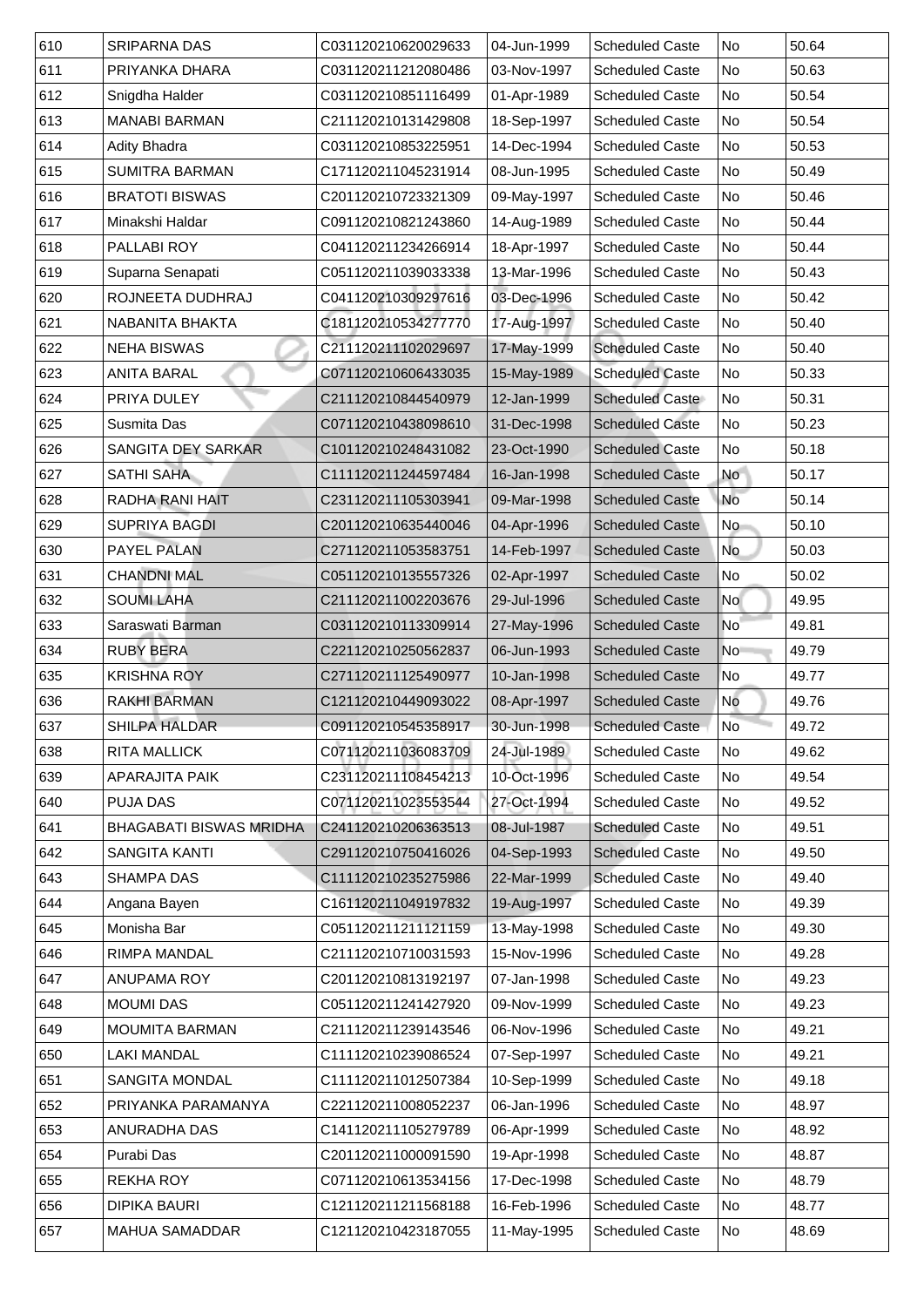| 658 | <b>SUSMITA BAR</b>       | C031120210909381713 | 10-Nov-1995 | <b>Scheduled Caste</b> | No                       | 48.62 |
|-----|--------------------------|---------------------|-------------|------------------------|--------------------------|-------|
| 659 | <b>KAKULI PARMANYA</b>   | C291120210716050293 | 28-Jan-1999 | <b>Scheduled Caste</b> | No                       | 48.57 |
| 660 | <b>SAMPA SARKAR</b>      | C151120211133170589 | 30-Jan-1997 | <b>Scheduled Caste</b> | No                       | 48.53 |
| 661 | <b>ANUPAMA MRIDHA</b>    | C071120210832484742 | 04-Apr-1990 | <b>Scheduled Caste</b> | No                       | 48.48 |
| 662 | <b>PUJA MALLA</b>        | C221120210641430760 | 29-Jun-1998 | <b>Scheduled Caste</b> | No                       | 48.42 |
| 663 | <b>JHUMA MALLIK</b>      | C131120211111232162 | 16-Oct-1995 | <b>Scheduled Caste</b> | No                       | 48.38 |
| 664 | <b>MOUSHUMI ROY</b>      | C031120210450566851 | 22-Nov-1997 | <b>Scheduled Caste</b> | No                       | 48.30 |
| 665 | <b>SUDIPTA ROY</b>       | C171120210809031362 | 20-Sep-1997 | <b>Scheduled Caste</b> | No                       | 48.13 |
| 666 | <b>KARUNA DAS</b>        | C211120210815042412 | 11-Jul-1984 | <b>Scheduled Caste</b> | No                       | 48.01 |
| 667 | <b>ALPANA MAJHI</b>      | C071120210935457597 | 08-Jan-1995 | <b>Scheduled Caste</b> | No                       | 47.97 |
| 668 | <b>PINKI ROY</b>         | C141120210242157165 | 19-Jan-1998 | <b>Scheduled Caste</b> | No                       | 47.96 |
| 669 | <b>Suparna Duley</b>     | C041120211031070929 | 05-Jul-1998 | <b>Scheduled Caste</b> | No                       | 47.88 |
| 670 | PAPIYA MANDAL            | C251120210700064278 | 03-Sep-1996 | <b>Scheduled Caste</b> | No                       | 47.86 |
| 671 | JAYANTI MALIK            | C271120210653521424 | 06-Feb-1997 | <b>Scheduled Caste</b> | No                       | 47.73 |
| 672 | <b>CHAITALI RAJAK</b>    | C041120210353382837 | 14-Nov-1997 | <b>Scheduled Caste</b> | No                       | 47.57 |
| 673 | APARNA HAZRA             | C191120210949360768 | 02-Oct-1998 | <b>Scheduled Caste</b> | No                       | 47.57 |
| 674 | <b>DIPANWITA DAS</b>     | C221120211118045573 | 10-Apr-1999 | <b>Scheduled Caste</b> | No                       | 47.51 |
| 675 | <b>SANGHAMITRA KARAN</b> | C181120211049570279 | 30-Aug-1999 | <b>Scheduled Caste</b> | <b>No</b>                | 47.43 |
| 676 | <b>PRIYANKA BAIRAGI</b>  | C211120210608131757 | 10-Apr-1994 | <b>Scheduled Caste</b> | No                       | 47.20 |
| 677 | <b>SUDIPA ADHIKARY</b>   | C241120210724105618 | 22-Apr-1994 | <b>Scheduled Caste</b> | No                       | 47.20 |
| 678 | <b>CHHANDA ROY</b>       | C271120210440460548 | 20-Dec-1991 | <b>Scheduled Caste</b> | No                       | 47.12 |
| 679 | <b>ANIMA MALLICK</b>     | C111120210937131773 | 16-Nov-1998 | <b>Scheduled Caste</b> | No                       | 47.05 |
| 680 | <b>SONALI BARMAN</b>     | C041120210107444196 | 15-Dec-1995 | <b>Scheduled Caste</b> | No                       | 47.02 |
| 681 | <b>MINU RANI BARMAN</b>  | C111120211214010600 | 22-Dec-1997 | <b>Scheduled Caste</b> | $\overline{\mathsf{No}}$ | 47.02 |
| 682 | <b>PAYEL MONDAL</b>      | C221120211259520329 | 15-Mar-1993 | <b>Scheduled Caste</b> | No                       | 46.98 |
| 683 | <b>MANJU JANA</b>        | C231120210723523475 | 31-Oct-1994 | <b>Scheduled Caste</b> | No                       | 46.80 |
| 684 | <b>SARASWATI BARMAN</b>  | C071120210538412442 | 09-Feb-1996 | <b>Scheduled Caste</b> | <b>No</b>                | 46.75 |
| 685 | <b>TRIBINA PRAMANIK</b>  | C211120210427383652 | 22-Jun-1995 | <b>Scheduled Caste</b> | No                       | 46.73 |
| 686 | <b>RAKHI MAKAL</b>       | C071120210238287642 | 05-Aug-1993 | <b>Scheduled Caste</b> | No                       | 46.63 |
| 687 | <b>MANJURI DAS</b>       | C151120210920455497 | 18-Nov-1986 | <b>Scheduled Caste</b> | No                       | 46.51 |
| 688 | <b>BABY BARMAN</b>       | C161120210929443933 | 25-Jan-1999 | <b>Scheduled Caste</b> | No                       | 46.51 |
| 689 | <b>HIRA ROY</b>          | C091120210558362298 | 26-Jun-1998 | <b>Scheduled Caste</b> | No                       | 46.50 |
| 690 | <b>BARNALI ROY</b>       | C141120211030008704 | 08-Feb-1998 | <b>Scheduled Caste</b> | No                       | 46.48 |
| 691 | <b>MINA DAS</b>          | C121120210654052559 | 11-Aug-1991 | <b>Scheduled Caste</b> | No                       | 46.43 |
| 692 | <b>SUJITA DAS</b>        | C261120210434468721 | 16-Mar-1985 | <b>Scheduled Caste</b> | No                       | 46.38 |
| 693 | PAYEL KARAK              | C131120211109208312 | 09-Jul-1998 | <b>Scheduled Caste</b> | No                       | 46.37 |
| 694 | <b>POULAMI SAHA</b>      | C141120210239419626 | 02-Apr-1999 | <b>Scheduled Caste</b> | No                       | 46.35 |
| 695 | <b>Moumita Mistry</b>    | C041120210732294023 | 26-Aug-1988 | <b>Scheduled Caste</b> | No                       | 46.29 |
| 696 | NANDITA BARMAN           | C051120210157556766 | 14-Mar-1993 | <b>Scheduled Caste</b> | No                       | 46.25 |
| 697 | <b>APARNA DAS</b>        | C071120210614093198 | 10-Jan-1994 | <b>Scheduled Caste</b> | No                       | 46.16 |
| 698 | <b>MAMATA NASKAR</b>     | C171120211208312423 | 10-Jul-1997 | <b>Scheduled Caste</b> | No                       | 45.82 |
| 699 | <b>SAHARA MONDAL</b>     | C141120211155407671 | 21-Jun-1998 | <b>Scheduled Caste</b> | No No                    | 45.74 |
| 700 | <b>TANUSHREE MONDAL</b>  | C201120210926103807 | 24-Dec-1998 | <b>Scheduled Caste</b> | No                       | 45.71 |
| 701 | <b>GITA BARAI</b>        | C041120210518025791 | 22-Nov-1988 | <b>Scheduled Caste</b> | No No                    | 45.69 |
| 702 | Kajal Biswakarma         | C211120210711506418 | 02-Jan-1996 | <b>Scheduled Caste</b> | No No                    | 45.68 |
| 703 | <b>DEBALINA GULI</b>     | C211120210800328912 | 18-Feb-1999 | <b>Scheduled Caste</b> | No No                    | 45.52 |
| 704 | <b>SAMAPTI MANDAL</b>    | C081120210525407082 | 12-Aug-1992 | <b>Scheduled Caste</b> | No                       | 45.42 |
| 705 | PRIYANKA GHORAI          | C271120211157360083 | 09-Jun-1997 | <b>Scheduled Caste</b> | No No                    | 45.41 |